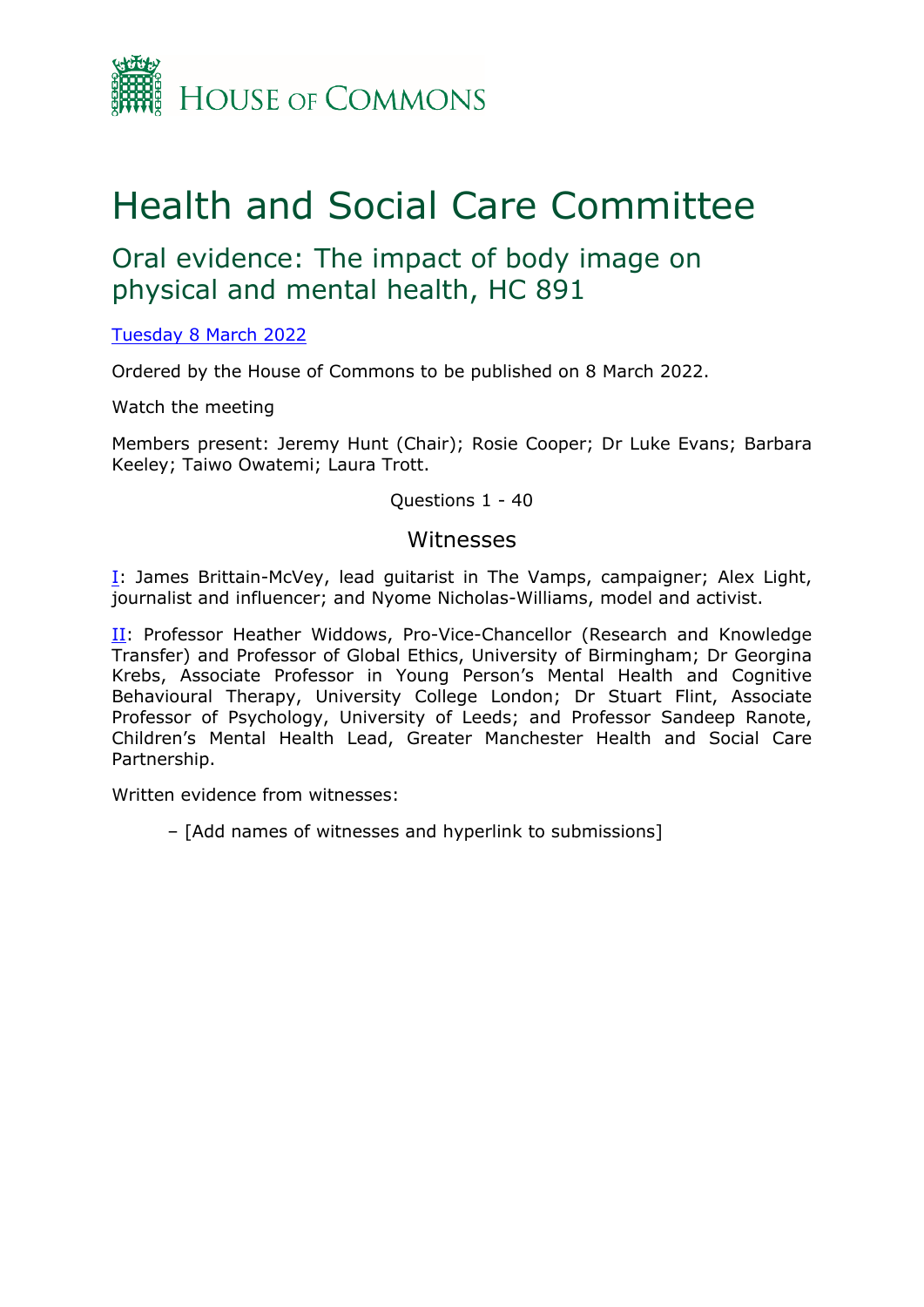

## <span id="page-1-0"></span>Examination of witnesses

Witnesses: James Brittain-McVey, Alex Light and Nyome Nicholas-Williams.

Q1 **Chair:** Good morning, and welcome to the first evidence session of the Health and Social Care Select Committee's inquiry into the impact of body image on mental and physical health. This inquiry will look at how negative perceptions of one's own body can cause both mental and physical health problems, and can often be combined with hesitation in coming forward for help.

We are going to look at what happens to people with a negative body image when they are drawn to cosmetic procedures, and the role that regulation should play in ensuring that they are safe if they do so. Later, we are going to hear from some senior clinicians and experts on the issue, but first we want to hear from some people who have experienced the sharp end of these issues and are brave enough to talk about it in public.

I give a very warm welcome to James Brittain-McVey from the group Vamps. He has spoken publicly about his own difficulties with body image issues. Alex Light is a journalist who suffered from eating disorders and now uses her profile to discuss weight stigma and diet culture. Nyome Nicholas-Williams is a model and activist whose actions led to an Instagram policy change in 2020. A very warm welcome to you all and thank you very much for being here and being willing to speak openly about these issues to help us understand what we should be recommending as a Select Committee.

We will start with me asking each of you, individually, to explain what you have been through, your experiences and how it affected you personally in your life. My colleagues will then have a few more questions, if we may. I will start with you, James. Tell us a little bit about your story, what happened and how it all worked out for you?

*James Brittain-McVey: I first started experiencing issues when I was* maybe 14 or 15. I grew up in Dorset and I went to a school that was quite a sports-based college. I was more into music than football, and I think that led to me perhaps not fitting into the circles that some of my other friends did. I think now, looking back, that there was a real determination to be accepted or feel wanted in my peer group. That led to me wanting to look a certain way. I came from an extremely loving family background, where I was encouraged to communicate my emotions all the time, but I still struggled to feel a sense of belonging, I guess, in social groups.

At that time there was a big fashion trend of American surf-style companies that came over and indoctrinated many of the youth in the UK to adhere to a certain body physique and live a certain life. I had one of their shopping bags in my bedroom of a guy who was ripped on a beach in Malibu. Unconsciously, every morning, I would catch a glimpse of that and think, "Oh, that's what I need to look like." I felt like everything was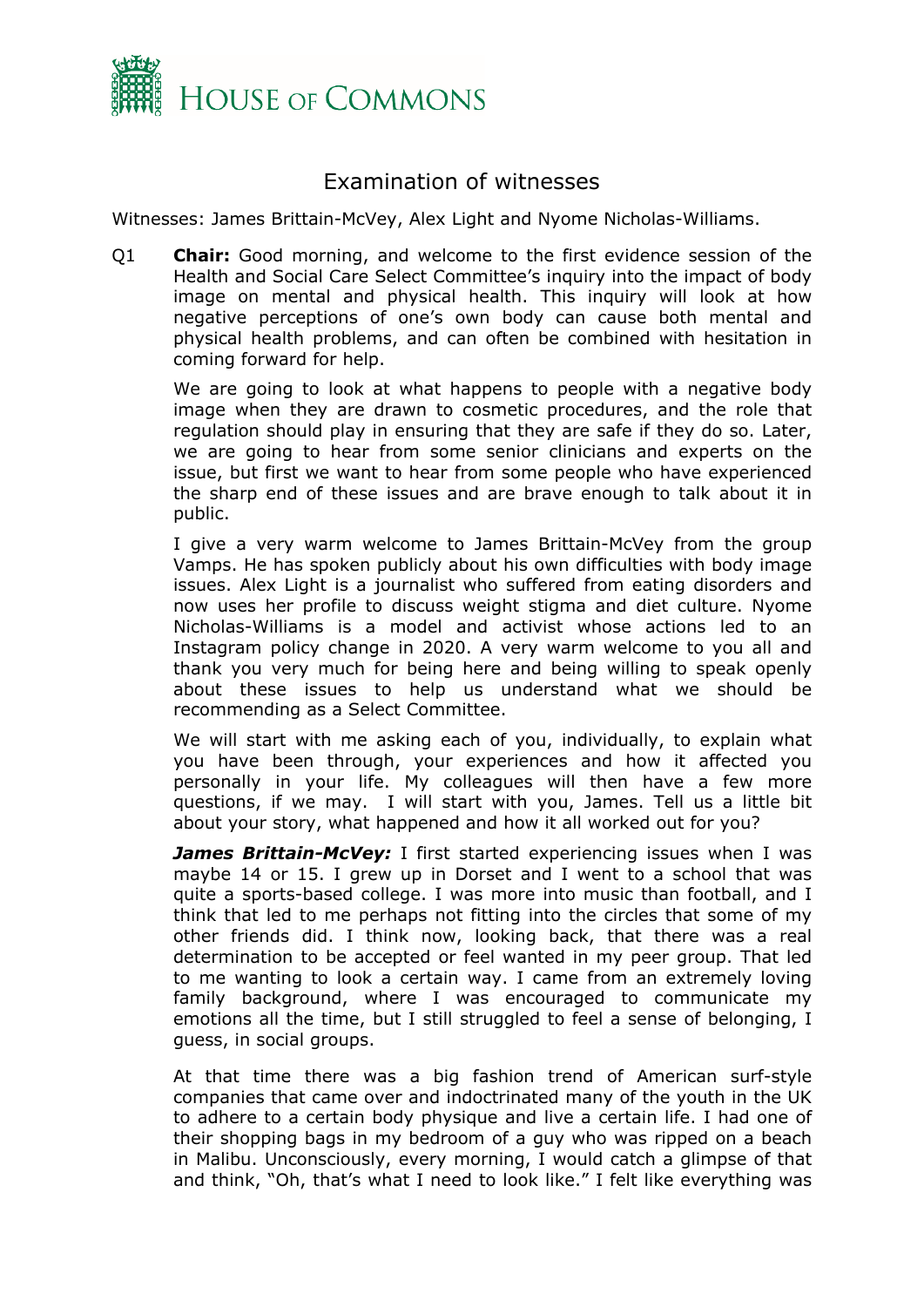

surrounded by the notion that I had to not eat a certain thing, or I had to do a certain amount of exercise. This was at the age of 15 or 16. I did not really have a group of friends who were going to the gym and doing that, so I was doing it to myself. I think maybe social media also encouraged me to fall further down the rabbit hole in everything I was doing.

The first thoughts I would have when I woke up in the morning were, "Should I be eating that? Am I going to be able to get to the gym?" This was before the Vamps started. When I started the group, any sense of control I had over what I was putting in my body or the exercise I was doing went out of the window because, all of a sudden, I was on a world tour at the age of 17 or 18. I could not give the time to do that.

One of the biggest misconceptions in my opinion is people presuming that this was striving for vanity because I absolutely loved myself. That was not what it was. There was a degree of self-destruction in my mind about how I looked. There was also pressure to conform to stereotypes and gender constructs. Before I realised, my whole life was controlled by the chase to look a certain way.

I like to compare the fitness industry to people making money. You are never satisfied. You think you will get to a certain point and you will complete it, but there is always another thing you can do or another supplement you can take. At the age of, probably, 19 or 20 the next step for me was to get liposuction. I think I had 6% body fat at the time, but I could not get rid of the breast tissue that I had, which is extremely natural. Me going to my parents at age 19 or 20 and saying, "I'm going to do this," must have been heartbreaking for them. All along they have been so supportive of me trying to feel happy in myself, and obviously for me I could not tick that box, so I ended up having surgery at the age of 19 or 20. I thought that was great.

Now, looking back, I try to retrace the steps to how I got to that point, and I realise that there were a few factors. It was pressure at school, but for me it was not being open about how I felt. There was also the content around me, social media, billboards, advertisements and everything. They definitely encouraged me then, and I think they still do now. We are getting somewhere, but I still look around and think, "I should still look that way," even though I have had 15 years in this world. I still feel pressure to look a certain way. That is why I worry. A lot of our fanbase are in the demographic of 12 to 21. They are fans of the Vamps. How on earth are they meant to feel comfortable in their skin?

They can go on apps now where they constantly scroll and see another person that looks a certain way. I struggled enough, and I worry about the future generations. That is why, for me, I think we need to really clamp down on what we view as acceptable in advertisements. We need transparency, where the models that we see are bodies that represent society and not this small demographic that is completely unachievable.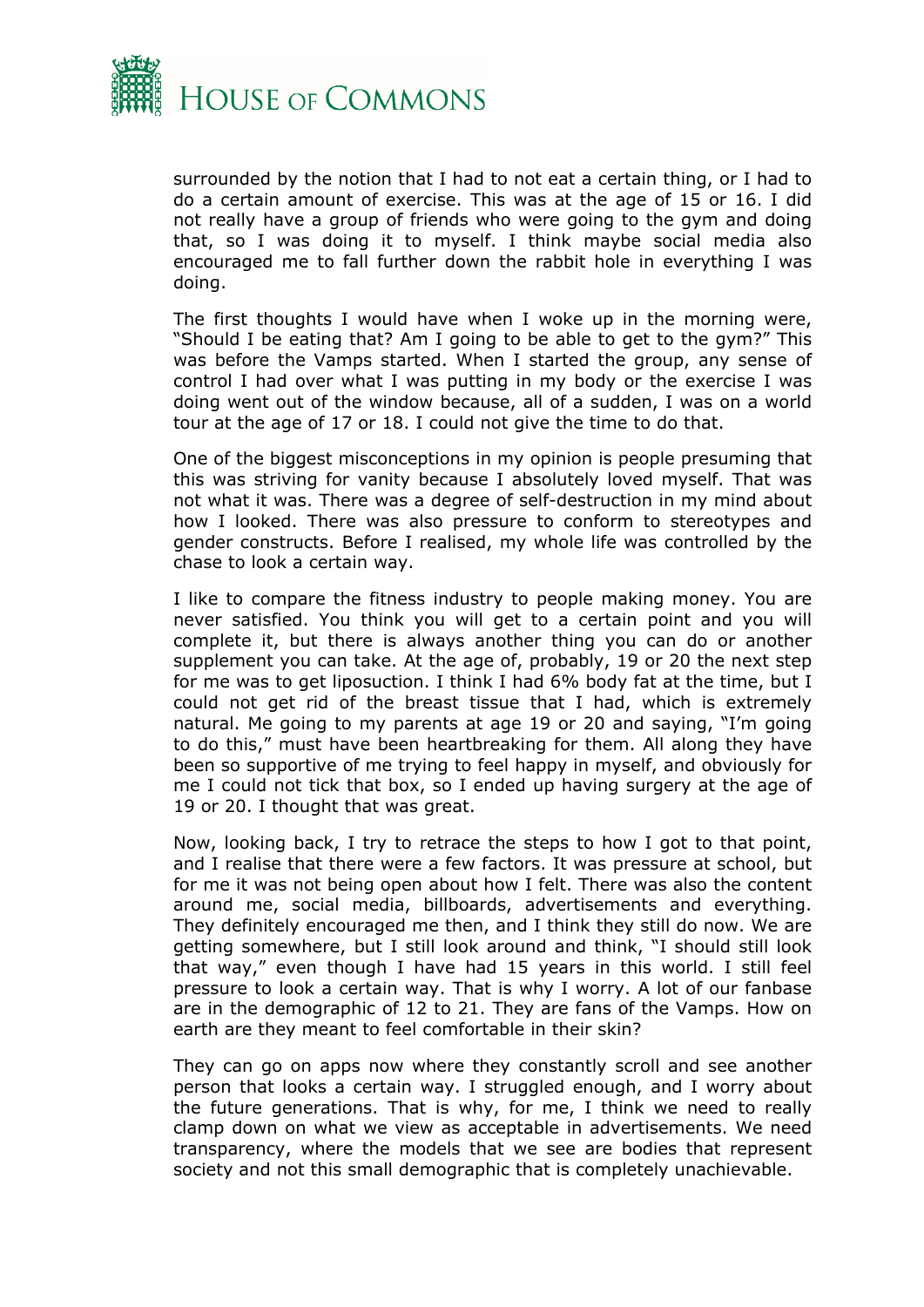

Q2 **Chair:** What would you say if you could speak to your 16-year-old self today or to one of your fans? What would you say to them if they were going through the same thought processes that you went through?

*James Brittain-McVey:* Being completely honest, I am 29 next month and this still affects me, to an extent as much as it did when I was 14 or 15. I am now just able to try to rationalise these decisions.

I think I would say that I felt completely isolated and detached from everyone, having those thoughts. The reality is, and the data shows, that men as well as women constantly critique their bodies. I would say, "Look, you are not alone in feeling this way." I would encourage myself to speak. Speaking to parents is a daunting thing, but I was embarrassed even to speak to my friends and communicate with guys of my age. I felt that I could not be emotional with them. I would encourage myself to communicate.

Q3 **Chair:** Thank you. We will come back to you in a minute, James.

Nyome, tell us your story. Tell us the Instagram bit of it as well.

*Nyome Nicholas-Williams:* Yes, sure. I got disordered eating when I was in secondary school, from about 16 to about 21. I equated my height with my weight because I am quite a tall person. I was taller and bigger than everyone else. Fundamentally, I stopped eating throughout school. That made me dislike my body and myself, because what I was seeing around me was not a reflection of who I am. Obviously, with that happening and being bullied at school, it does not help being taller and people constantly telling you that how you are is wrong. It really took its toll on me. I had disordered eating until I was 21.

I started at uni and was doing photography. Someone said to me, "Why don't you model?" I said to them, "I haven't got the body for it." That was the first thing I said. They said, "Well, you've got the face for it." I was like, right okay, and that was just before plus size modelling had really taken off. I thought, "Okay, I have not seen anyone that looks like me so there is a space for it." That is when it really took off.

I did a lot of therapy to change what I thought about myself. I have a very supportive family and friends. It is positive self-talk. I talk myself into feeling better, and that is what has helped me, obviously among other things. It was a journey. Where I am now, and the change I made on Instagram, is because I accept that I love myself.

When my picture ultimately got taken down on Instagram, basically I went to battle. I said, "You are not going to take my picture down because of this body that you deem as being wrong." I did not expect to get as far as I did or for the CEO to contact me and for him to implement the change within two months of the pictures coming out. I basically said, "You're not going to censor me and my body, or bodies that look like mine," because I have spent enough time not liking myself. I now love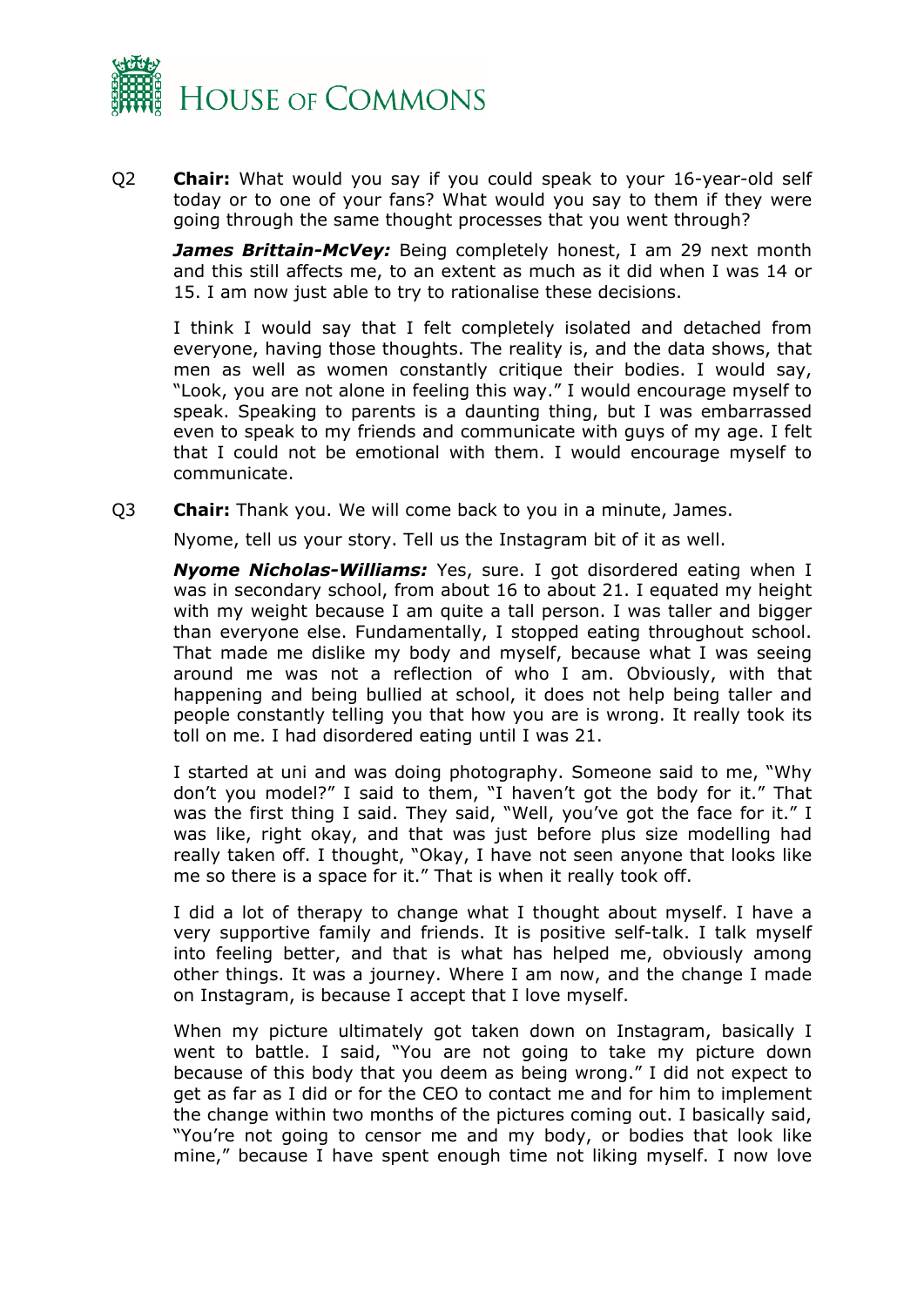

myself in the body that I am in every day. I am happy that that change was able to be implemented.

Q4 **Chair:** Let me ask you the same question as I asked James. What would you say to someone at secondary school now who is worried that they have a bigger body than their friends at school?

*Nyome Nicholas-Williams:* I would say take time with yourself. Look around; everyone is different. I know that sounds quite clichéd, but no two people are the same, except for twins, obviously. No two people are the same, so just appreciate who you are. It is like a marathon rather than a sprint. Take each day as a step rather than trying to run and get to a place where you are comfortable with yourself. Ultimately, we are all just learning to be happy with ourselves every day, so it is a journey. That is the advice I would give.

Q5 **Chair:** What would you say to people who said, "I think I should go on a diet," for example, or something like that?

*Nyome Nicholas-Williams:* I do not believe in dieting, personally. I cannot speak for what I would say to anyone else who wants to diet. Obviously, I would have a conversation with them about why they wanted to, and try to understand it a bit more. I am very much about confidence and loving yourself, so maybe I would try to talk to them about different ways: "Hang out with me for a bit." That could make them feel a bit better about themselves. Try different things before you go to a diet. That is what I would say.

Q6 **Chair:** Thank you.

Alex, thank you for joining us. Do you want to tell us your story?

*Alex Light:* I am going to try to condense this as much as possible because I have a long history with body image issues which started at a very young age and informed a great deal of my life—the majority of my life really.

I was born in the 1980s. I grew up, as pretty much all of us did, in a heavy diet-culture environment. Particularly as a girl, I was surrounded by the thin ideal, which gave me the belief that thin was the best thing that I could be and what I needed to be. That, along with the representation of only thin women in the media, which is something that as a girl growing up you tend to consume a lot, meant that I quickly learnt that my natural body type was not right and that it needed fixing. I did not look like the women on the TV, in the magazines or on billboards. My body type was not that. I was always quite curvy.

I started dieting around the age of 11. I quickly became a chronic dieter, flitting from diet to diet. Eventually that led to an eating disorder. After years of suffering in silence, I told my mum what was going on. We sought professional help. I was diagnosed with anorexia nervosa at age 25. It soon morphed into bulimia nervosa, and ultimately I was diagnosed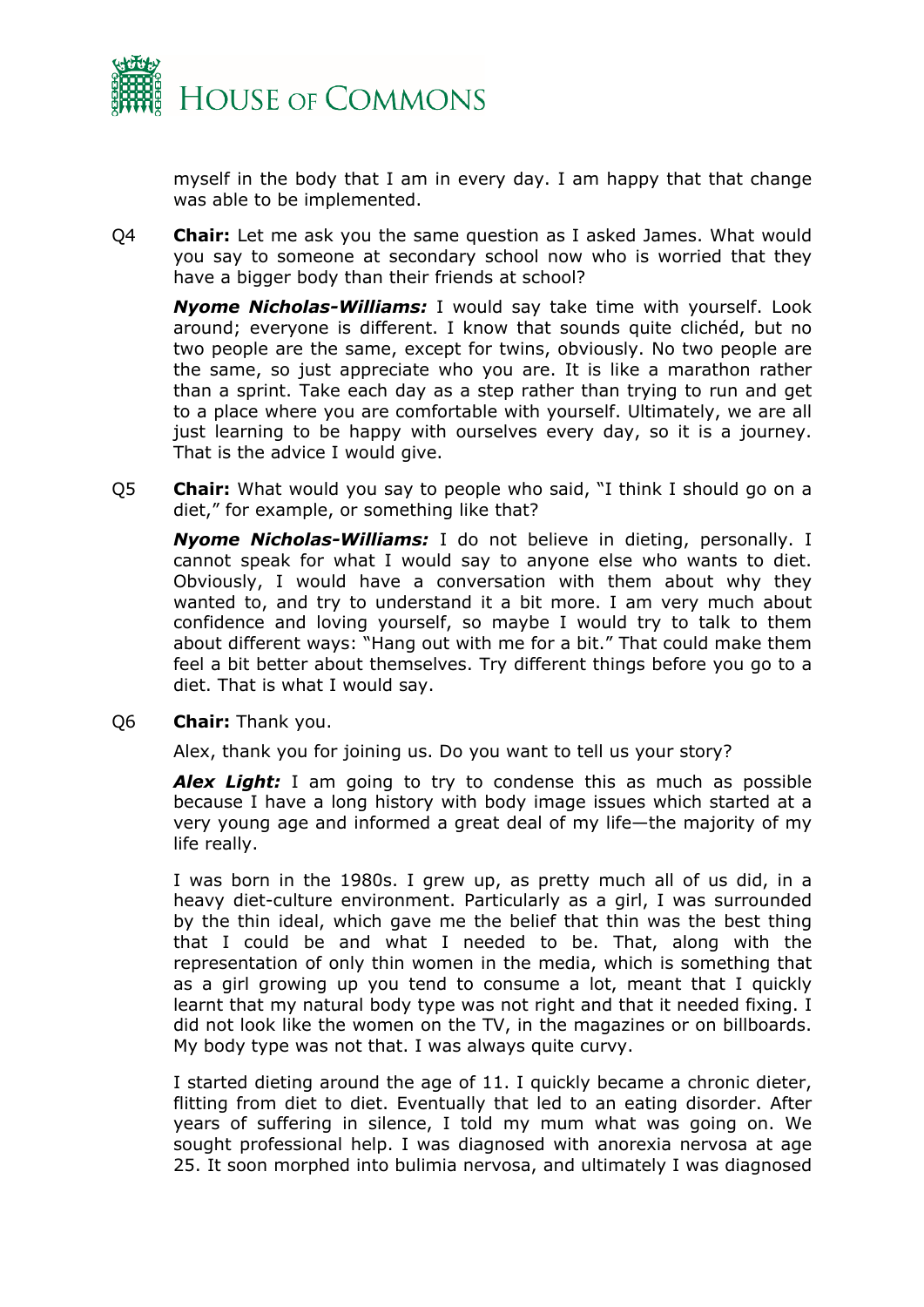

with binge eating disorder. I spent years of my life locked in this mental prison. It did not just have an impact on my mental health but a serious impact on my physical health as well.

I am now 33, and it is only in the last couple of years that I have really been able to create an existence free of eating disorders. I would love to stress something, if you don't mind. It is obviously really important to acknowledge that eating disorders are complex and that there are lots of different factors that contribute to developing them, but we know that body image issues contribute significantly to both disordered eating and eating disorders. While I believe I have some traits that predisposed me to an eating disorder, my body image issues very much sealed the deal, so to speak. Through my recovery from those eating disorders, I learnt about diet culture. I began to interrogate it, all the facets that make up its existence and the things that had contributed to my negative body image.

The diet industry is incredibly lucrative. I think it is worth \$292 billion at the moment. It essentially scams people into giving money for a promise that it can rarely, if ever, deliver on. The media idolise thinness and perpetuate a body ideal that the vast majority of us are not genetically disposed to attain. It is ubiquitous and strongly informed my belief system around my body image, which was all compounded by a glaring lack of education around body image and diet culture for all young women and men. It is not just young women. It is all women and men.

I never had a clue that diets were anything but positive. I did not know that thinness did not really mean anything. I did not understand that thinness did not equate to health either. Now I am armed with my experience and knowledge. I have done my research, and I am committed to helping improve collective body image. As an influencer, there is only so much that I can do in the limited reach I have. I am really delighted that this panel is happening today and that people are willing to listen and help solve what is a huge problem affecting a vast number of people. It is not just people with diagnosed eating disorders, but anyone who is held back by limiting beliefs around their body and has an unhealthy relationship with food as a result of body image issues.

The last point is that, as James said, it is not a vanity issue. It is so important to stress that. We need to dismantle the stigma around eating disorders and body image, and that it is something purely for vanity because that prevents people from getting the help they need.

**Chair:** Thank you.

Q7 **Dr Evans:** My first question is to James. I declare an interest, in that James and I worked together on this issue before this inquiry started.

James, you were on "I'm a Celebrity", one of the biggest TV programmes that we have in the UK. It exposed your body image directly because of your eating and what was going on there. How did that manifest itself? If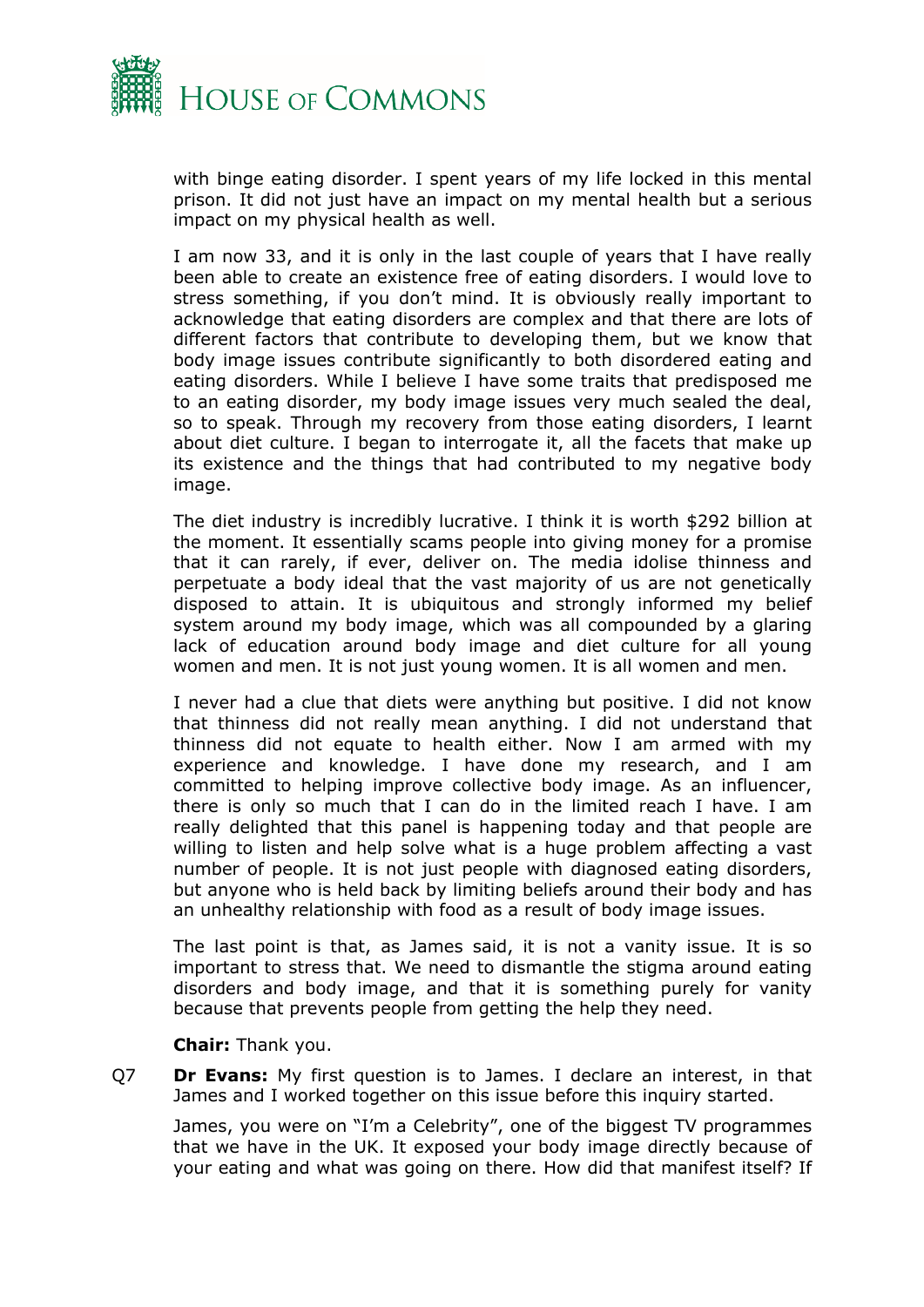

I can widen that question, once you were in there and people were focusing on your image with regards to promotional stuff, did you feel pressure to change your image and to have it doctored for the promotional aspect?

*James Brittain-McVey:* When I went into that show, I thought that I had sorted my issues—solved mental health. Obviously, later, I realised that is not how it works. I went into the show feeling extremely confident. I came out of it five or six kg lighter. When my wife saw me, she was shocked. She was almost scared of how ill I looked.

However, I thought I looked good again, in that I had a six-pack in a way that I had not had for 10 years, since the beginning of my issues with food and mental health. Without realising, I still had unanswered demons in my head about my body. That show was brilliant for an array of reasons, but it made me focus on myself more than ever physically. Coming out of being on a TV show, there are obviously brand deals and you are an attractive influencer to work with. The amount of stuff I had around that, whether it is unhealthy or not, I pinned down to me looking the leanest I ever had been. The big point, and we have worked together on this, is that I would love to see a world where companies want to market people who represent the majority and not a really small percentage of unachievable body image.

Q8 **Dr Evans:** Do you feel that you are under pressure when you are on tour or doing promotional material? Do you know colleagues in the industry who feel pressure to have their images doctored or perceptions changed for a promotional reason?

*James Brittain-McVey:* I am extremely lucky in my sphere of the Vamps that we are all really honest with each other. There is no pressure in that way, but there have been things over the years. We have done a photoshoot and then we have got them back and I've thought, "God, I think my face has changed shape," without knowing that that was going to happen. In the crazy pandemonium of the Vamps, it is like, "Yeah, whatever, put it out, fine."

I think that happens quite a lot. There needs to be a conversation between the photographers and the people on set, where they say, "Look, we're going to do this to your body." I do not think we have ever had those conversations—my manager is sitting here. We never know when that is going to happen. It does not happen as much now, but definitely it has over the years. I am married to a model, and it has happened to her. I think that maybe we need to have a conversation around that. Who has a say over the final images? It is definitely not the models all the time.

Q9 **Dr Evans:** That leads me nicely to Nyome. You are a model. Can you talk about either your colleagues' or your personal experience of images being doctored? Is that something you have come across?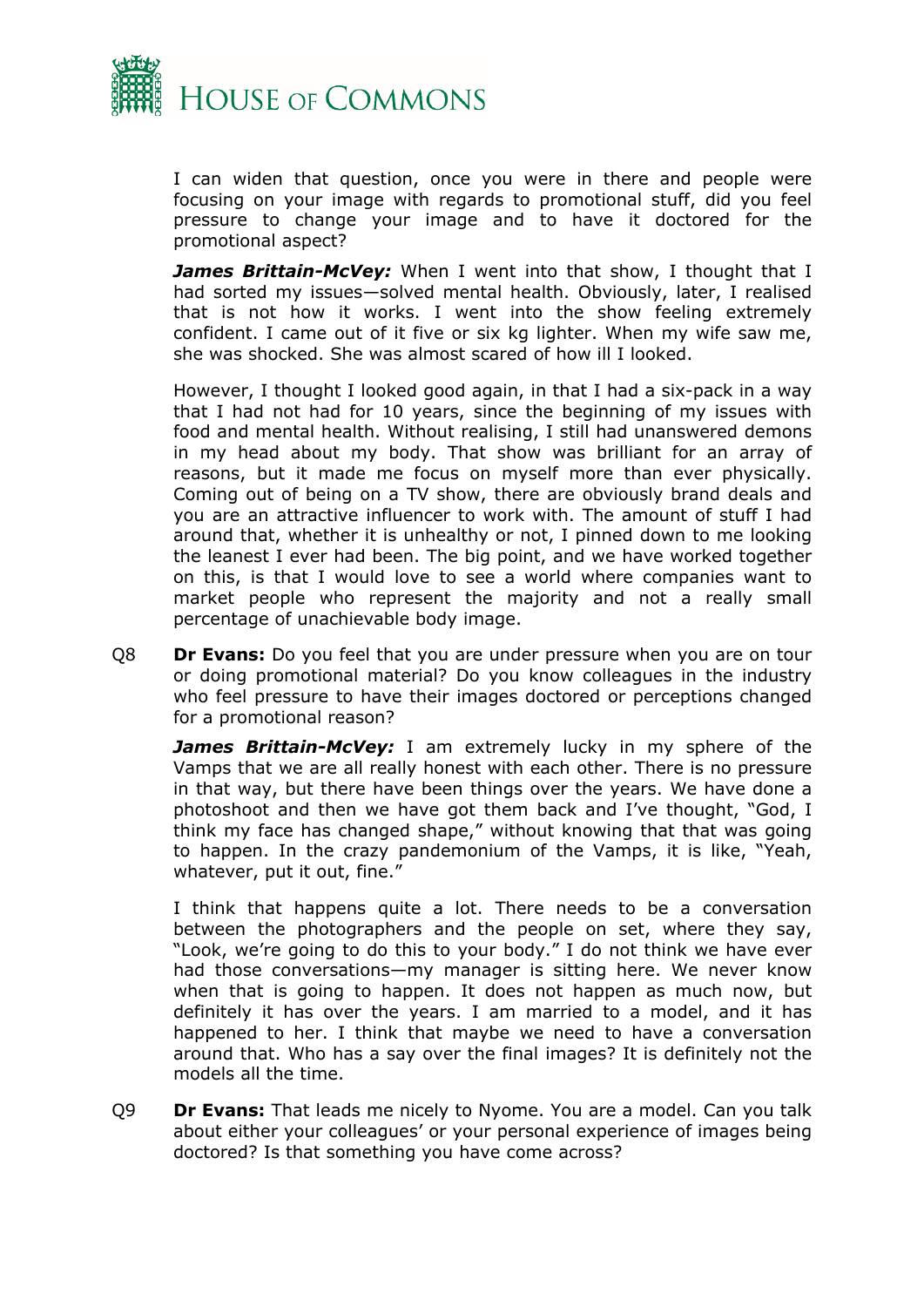

*Nyome Nicholas-Williams:* In my early career, yes, but no one would dare now. I just wouldn't have it because it goes against everything I stand for. I only work with brands that literally come to me and I can feel their authenticity, and that what they want from me is something genuine which will help somebody else. It happened quite early on before I had the great agents I have now, but now my agents know me well enough to never put me in a position where a brand would allow my image to be doctored to a point where you do not even know who I am. It does not happen at all now.

Q10 **Dr Evans:** You have this strength because of what you have been through. What about new aspiring models? Do you think that they have the ability to turn down a deal or push back? Where is the power base and what should we, as a Committee, be looking at to try to protect people in that sphere?

*Nyome Nicholas-Williams:* With regards to that, it is harder when you are first starting out and trying to navigate everything. I have always spoken up regardless, both when I was starting and now. I have always been very vocal. Yes, it has probably closed some doors for me, but it has opened some more because I will not be quiet about the things that I believe in if it is going to help somebody else and stop them getting an eating disorder or going through what I went through. These conversations will help that. With us having the conversation and people taking it in, and hearing from people who have lived through it and understand it, someone can maybe sympathise with the fact of what we have been through.

**Chair:** Before Laura comes in, could I say that we have to finish this panel at 10.45? Taiwo and Barbara, do you want to come in on this panel, so that we can pace ourselves?

**Barbara Keeley:** I do, but I will be quick.

**Chair:** Perfect. Sorry to interrupt the flow. Over to you, Laura.

Q11 **Laura Trott:** Thank you all for coming in and talking about this. Being in the public eye makes it even more difficult to talk about these issues, but it is even more important that you do. Thank you very much.

James, I want to ask about your liposuction. You said that you were 19 or 20 when you got it. How do you feel about the advice you got at the time from the surgeons involved? Do you think it could have been improved?

*James Brittain-McVey:* I went private with it. I had very slight gynecomastia, which is a slight enhancement of breast tissue. My parents or anyone would not notice, but to me it was a thing. I went in and said, "Look, I have gynecomastia and I have found a reputable person who deals with that." I do not think there were ever any conversations around, "You are 19. Are you sure?" I do not think there was that. It was, "Yes, this is what we can do and I do this all the time," and I was, "That's great; there's six grand or whatever, sort it."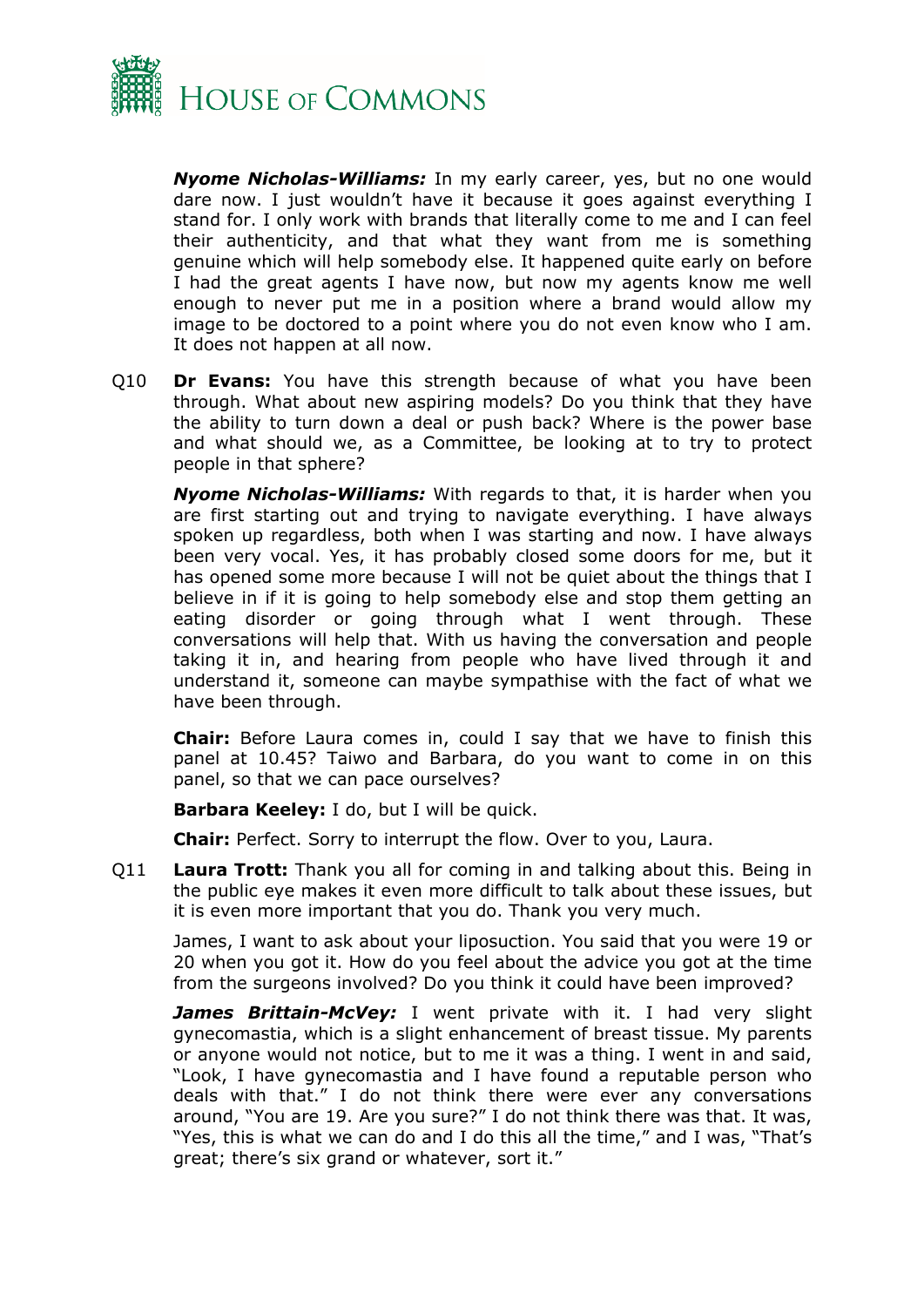

It's funny; I never even thought about it until you just asked me that. In my mind, I was on a one-way street—"I am going to do this"—and I went in with that and it was done. There was no sense of, "Are you sure?" Maybe that is something we should think about as well.

Q12 **Laura Trott:** When we talk about regulation of the non-surgical cosmetic interventions—things like Botox and fillers—people think that cosmetic surgery is quite well regulated, but the area around the advice that particularly young people are getting is potentially not sufficient. Is that something you would support?

*James Brittain-McVey: Absolutely. When there is something that needs* fixing it is easy, but for me it was a mental thing going in there and thinking that I could get a physical solution. I do not think there was any conversation around that, so I would support that for sure.

Q13 **Laura Trott:** Nyome, I want to talk to you a little bit about social media. You had a big victory with Instagram, which is fantastic. We have a big Online Safety Bill about to come through the House of Commons. What do you think we should be adding there that you think will address some of the issues that you have so bravely highlighted and talked about here today?

*Nyome Nicholas-Williams:* Again, it is about starting uncomfortable conversations. Only with that can change come, with people trying to see things from other people's perspectives—someone who has a body that does not look like them. It is obviously all very technical. When I changed it, it was the algorithms and technological stuff that I had no idea about. It starts with conversations. If you can get someone to listen to you, you can explain to them. It is uncomfortable all of the time, but it is worth it. I think it is the conversations and trying to get the people who can make the change to listen.

Q14 **Laura Trott:** Alex, I have so much to talk about, but I want to make sure there is time for Barbara as well. I want to ask you the same question. You have done a huge amount of work talking about social media and some of the pressures, and that will have helped a lot of people. What can we do as politicians and legislators? What do we need to do to support that and the work that you are doing?

*Alex Light:* I have a lot to say here.

**Chair:** That's why we invited you.

*Alex Light:* Weight loss ads need regulating in general, particularly on social media. Instagram has taken some steps towards regulating them, but it is not enough. We are all served, and it is particularly sinister that teenagers are still served, ads on weight loss. TikTok is like the wild wild west for weight loss ads. You cannot go a few scrolls without seeing an ad for intermittent fasting or Noom, which is scary considering the younger demographic of those on TikTok.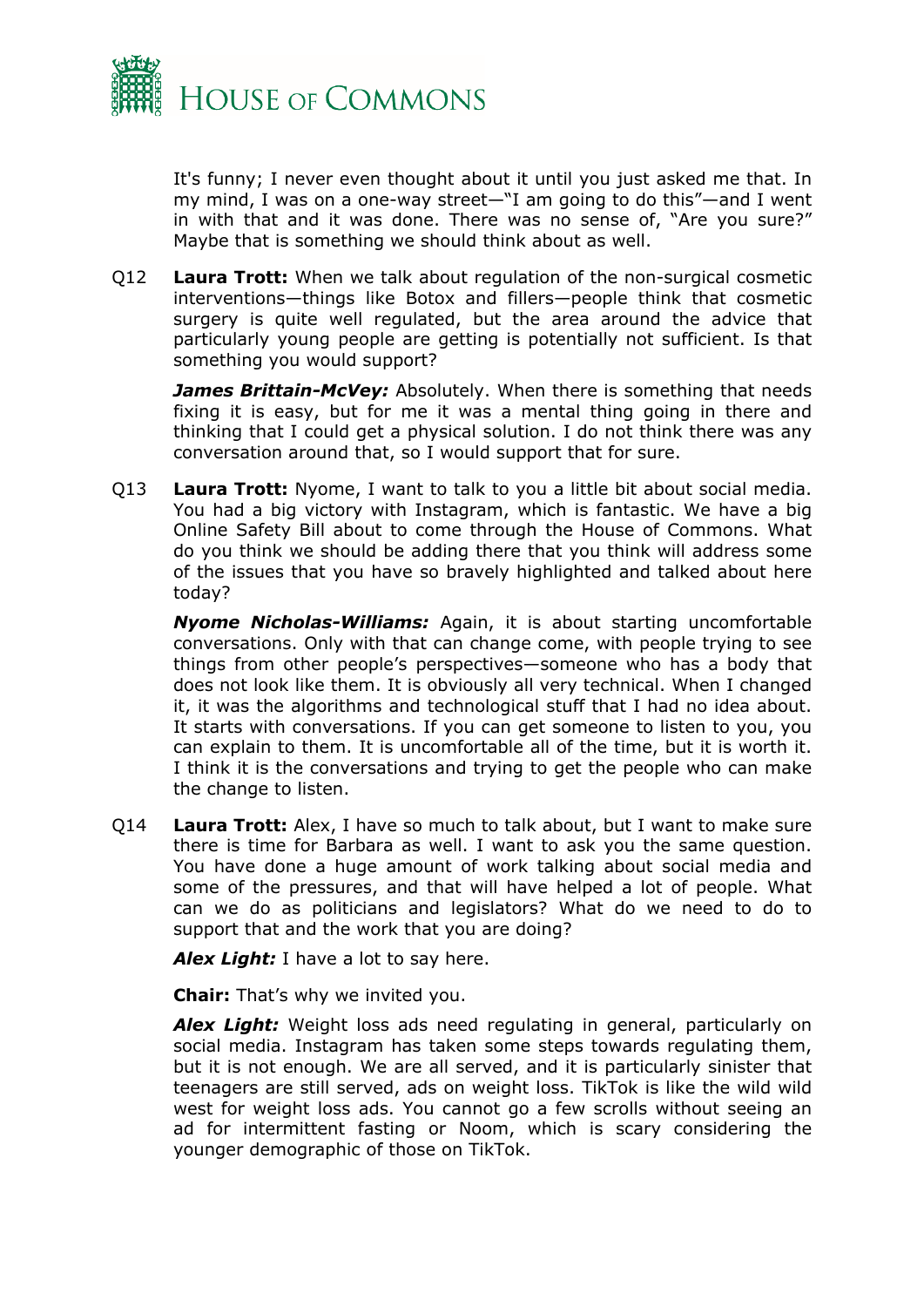

To go back to cosmetic procedures quickly, I think they need to be looked at in terms of social media. Influencers have taken away the taboo of cosmetic surgery and that has caused a dramatic spike, especially in young people getting procedures, whether surgical or non-surgical. A huge part of the problem is that influencers are getting surgery gifted in return for exposure on their social media accounts. This is something that really needs to be cracked down on. Everyone has their own autonomy. You can do whatever you want with your body. If you want to get a surgical procedure, that is fine, but when you start promoting it to a young and potentially vulnerable audience that is really dangerous. I do not know if there can be some kind of law about that.

Q15 **Laura Trott:** To interrupt you briefly to clarify something, there is existing legislation now and you have to say when something is an ad. There have recently been things brought in by the Advertising Standards Agency that mean you cannot direct adverts to a specific demographic if they are around cosmetic interventions. It is for under-18s. Do you think that does not go far enough and that there should be more?

*Alex Light:* Absolutely. I saw a celebrity recently who has a huge following. He had a gastric band. It was paid for with a clinic. It was an ad; he promoted the clinic. There is a lack of regulation around that. It is not enforced properly, especially with Botox and fillers. I could go to a clinic now and they would give me the treatment for free. I could say, "I just had my Botox topped up at Dah, dah, dah" and promote the clinic. It is quite scary. It is taking the number of cosmetic procedures and treatments to another level.

**Laura Trott:** Thank you very much.

Q16 **Barbara Keeley:** Alex, as the Health Select Committee it is important for us to ask questions about the healthcare that you received, your experience and the diagnosis that you have talked about. Can you quickly talk to us about your experience of accessing healthcare?

My colleague Taiwo has asked me to ask whether you accessed children's and adult services, and what was the difference as you moved between them? Was that difficult? Can you tell us anything about the support, because it is important that we improve that too?

*Alex Light:* I was not diagnosed until the age of 25, so I never had any access to services as a child. I was in the fortunate position of being able to access therapy privately and for a substantial amount of time. When I first went to my GP, when my mum marched me there with my eating disorder concern, I was put on a wait list to access help because my BMI was not life-threateningly low. Very luckily, I had private healthcare as part of my work contract at the time, so I was able to access help straightaway. I honestly do not know where I would be now if I had not been able to do that.

As is the case with many people with eating disorders and problems with eating, I needed sustained professional help with my eating disorder and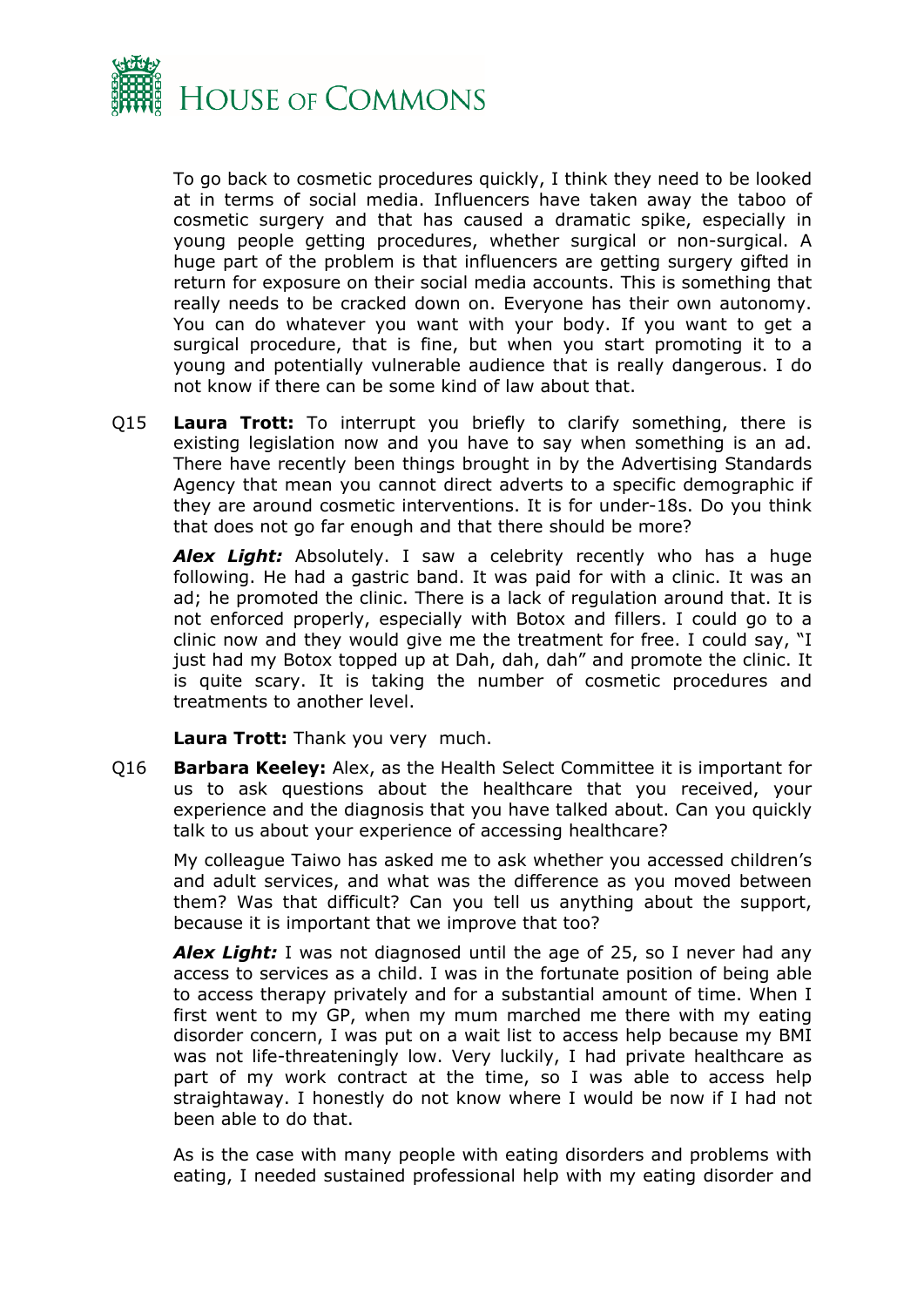

not just a course of six sessions. That scares me for people who are desperately trying to seek help. I have spoken to hundreds of women who do not know what to do. They need help and they do not know what to do. I resent signposting them to their GP, as it often means long referral times. It means long wait times to start recovery and then limited help. As I said, there is a limited course once they start.

I do not know how easy this is to resolve, but I thought it was worth mentioning. It is my understanding that research has revealed that doctors have an average of 1.8 hours of training on eating disorders. Obviously, that is not sufficient considering that anorexia nervosa has the highest mortality rate of any psychiatric disorder. I would love to stress here to you that, as I am sure a lot of people listening know, an eating disorder is incredibly debilitating. I honestly believe that the metaphor of a mental prison is spot on. There is obviously huge physical damage to the body on top of that, but there just is not enough help available. We need to push for more, urgently.

Q17 **Barbara Keeley:** Nyome and James, do you want to add anything about the healthcare—what you need to get a diagnosis and what support you get? Could that improve? I think there is research suggesting that concerns around body image among children and young people are often just treated as a phase and not taken seriously. Can you add anything from your experience?

*Nyome Nicholas-Williams:* When I had my eating disorder I went to the doctor. I have quite a weak ankle and I have always had physio for it. The first thing they said was, "You need to lose weight," when I was in the midst of an eating disorder and I was trying, not to get help, because I was like, "There's nothing wrong with me, I'm fine and I don't need help. I'm good." But to have the doctor say that to me without having asked or tried to understand, and say, "Well, it's about your weight," when I was already struggling with my weight in the midst of all of that, was quite hard. I guess I did not really get a diagnosis but I knew that there was something wrong because of the amount I was not eating. I definitely went through it by myself. I would not say that I got diagnosed, but I knew within myself that there was something wrong because I was not eating at all.

#### Q18 **Barbara Keeley:** Thank you. James?

*James Brittain-McVey:* What both Nyome and Alex said has been really interesting. I have never been diagnosed with anything. I try to think why I had not gone to people. I think mainly that perhaps being a guy at the age of 18 or 19 I felt terrified at the prospect of going somewhere and speaking about my mental health, but also about my body. Now, in hindsight, that was one of the main reasons.

I know that we are speaking about physical effects, but for me the mental side is something that has been neglected for decades and decades. I know that we are getting closer to trying to see them in an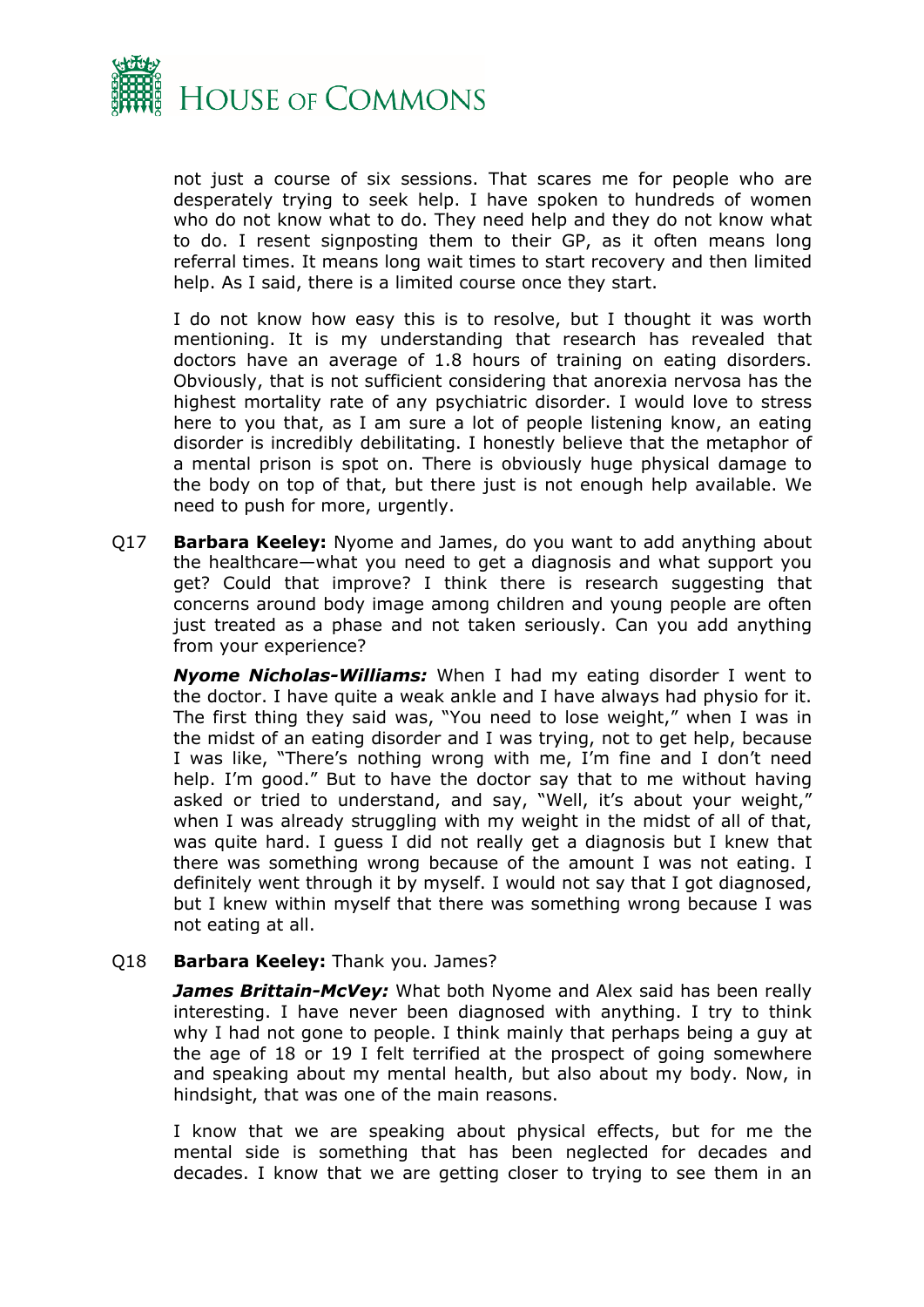

equal light, but with the training—as Alex was saying, if that statistic is true—and how much time is put into eating disorders, that is terrifying.

For me, there needs to be more communication between guys of my sort of age about this. We should encourage them to seek help. It definitely would have helped me back then. There is clearly a way to go in the healthcare system. There is the thing where you get three sessions to sort out your mental health. I have been having mental health issues for 15 years. I do not think six sessions would help me. We have a lot of work to do there.

#### **Barbara Keeley:** Thank you.

Q19 **Chair:** I want to clarify the last thing you said, if I may, Nyome. You are not saying that you are against doctors ever advising someone that they need to lose weight, but you are saying that they need to be sufficiently trained to know whether it is appropriate advice. I do not want to put words into your mouth.

*Nyome Nicholas-Williams:* You are correct. It is the training, compassion and understanding. Some of them are a different minority group. You might not understand with me being a Jamaican person my food or my nationality. Our food is quite starch based and my bone density is different from someone else. It is about understanding different people. They are going in and saying, "I need to help you because that is my job," but if someone is literally harming themselves by not eating and they pile on and tell them, "Well, you need to do this because of your ankle," that starts another mental health prison per se. That is what it did for me. My mental health deteriorated after that.

**Chair:** Thank you. It has been absolutely fascinating. I know that I speak for everyone in saying a big thank you for your courage in speaking out so openly. It is the very first evidence session of our inquiry, so it is going to help to shape our thinking. We really appreciate your time, Nyome, Alex and James. Thank you very much indeed.

### Examination of witnesses

Witnesses: Professor Widdows, Dr Krebs, Dr Flint and Professor Ranote.

Q20 **Chair:** We move now to our second panel. I welcome our NHS, clinical and research experts. Professor Sandeep Ranote is a child consultant and adolescent psychiatrist and a trustee of Beat, which is a charity supporting those affected by eating disorders. She sits on the Royal College of Psychiatrists eating disorder and child and adolescent faculty executive committees. Dr Stuart Flint is associate professor of psychology of obesity at the University of Leeds and is director of the charity Obesity UK. He chairs the Obesity Policy Engagement Network and is an honorary Public Health England academic. Professor Heather Widdows is pro-vicechancellor and professor of global ethics at the University of Birmingham. She is co-author of the book "Perfect Me: Beauty as an Ethical Ideal".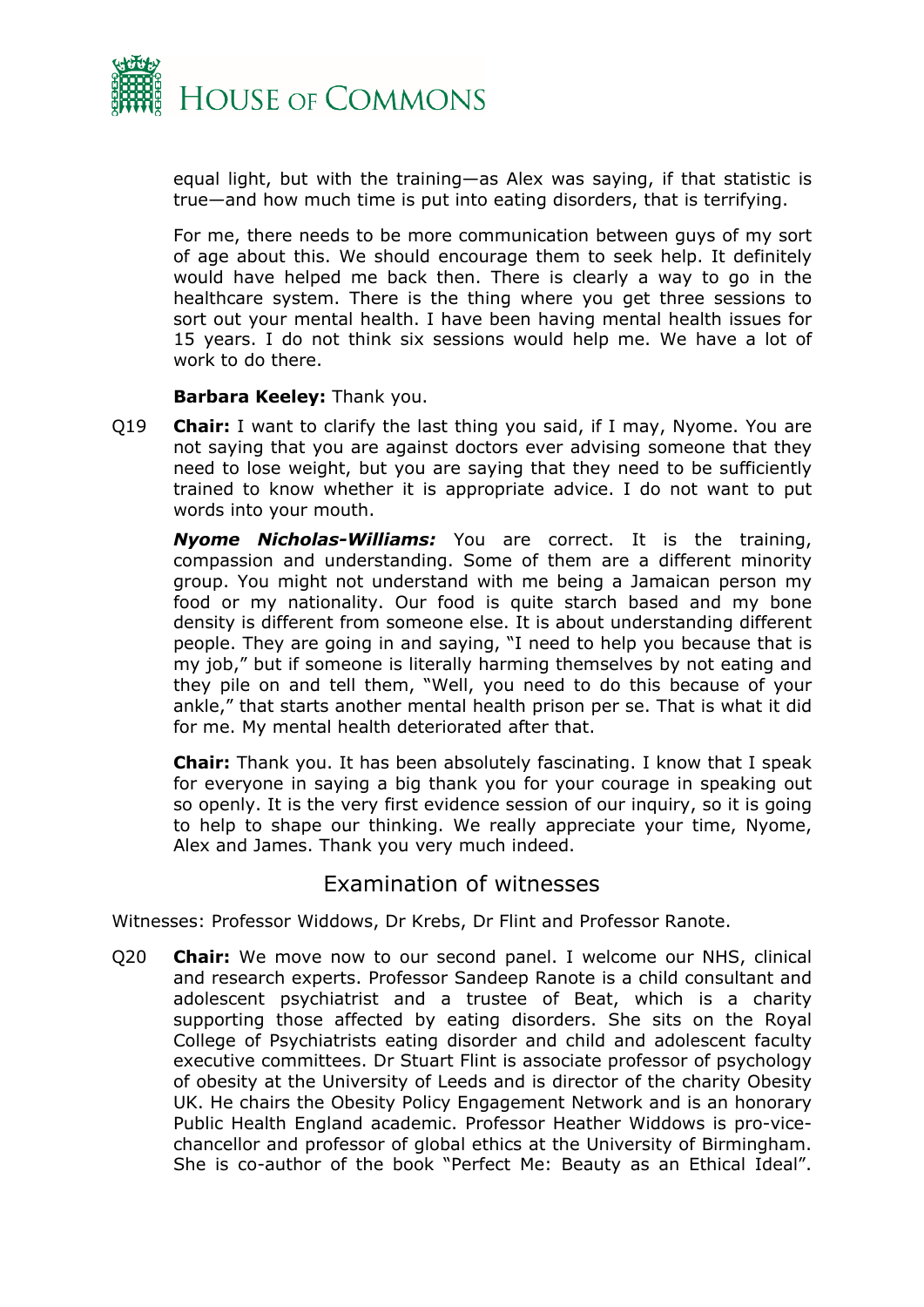

Finally, Dr Georgina Krebs is associate professor in young person's mental health and cognitive behavioural therapy at University College London and her research focuses on mental health disorders among young people.

Thank you all very much for joining us. Sandeep, how many people do we think are experiencing negative feelings about their bodies? How common is this issue?

*Professor Ranote:* It is becoming even more common than ever before. Research in this area is very variable. One of the issues that we have is the data. The data has never been good enough. The data on eating disorders is getting better. We think that, at any one time here in the UK, 1.25 million people are suffering with an eating disorder. There will be more than that who have negative impact body image or body image concerns which, of course, are broader. The state of the problem is huge and increasing.

One of the things is that there has been a rise year on year in mental health problems in our nation, particularly for young people and young adults. The Covid pandemic and lockdown has further accelerated it. What we are seeing is that body image and the impacts of body image one of which is eating disorders, and not only eating disorders but depression and anxiety—are the key areas where we see a huge rise, certainly in health services.

Q21 **Chair:** We heard the earlier panel talk about the impact of social media, billboards and so on. To what extent is that a root cause of the problem? Has there been a big growth in the problem as the use of social media has exploded?

*Professor Ranote:* Again, it is all about robust research. We still do not have causal research that would say social media causes an eating disorder or body image disturbance or difficulties. However, body image and concerns around body image for human beings are not new. They have been around for centuries. Theatre, the arts, philosophy and literature tell us that. Case studies on eating disorders go back to 1873, to Queen Victoria's physician.

What has changed is the media and social media and the influence that media and social media both have as huge vehicles in exacerbating conditions that are already there or exacerbating body image difficulties for people of all ages, but particularly young people and young adults. What else has changed in the last 10 or 15 years is reality TV and the potential impact of that on a nation, on the world actually.

Q22 **Chair:** Thank you. I will bring in Dr Georgina Krebs. Would you talk to us about the link between concerns about body image and a serious diagnosable mental health condition? To an extent everyone wants to look good. It is a perfectly natural thing to feel. How does that journey happen?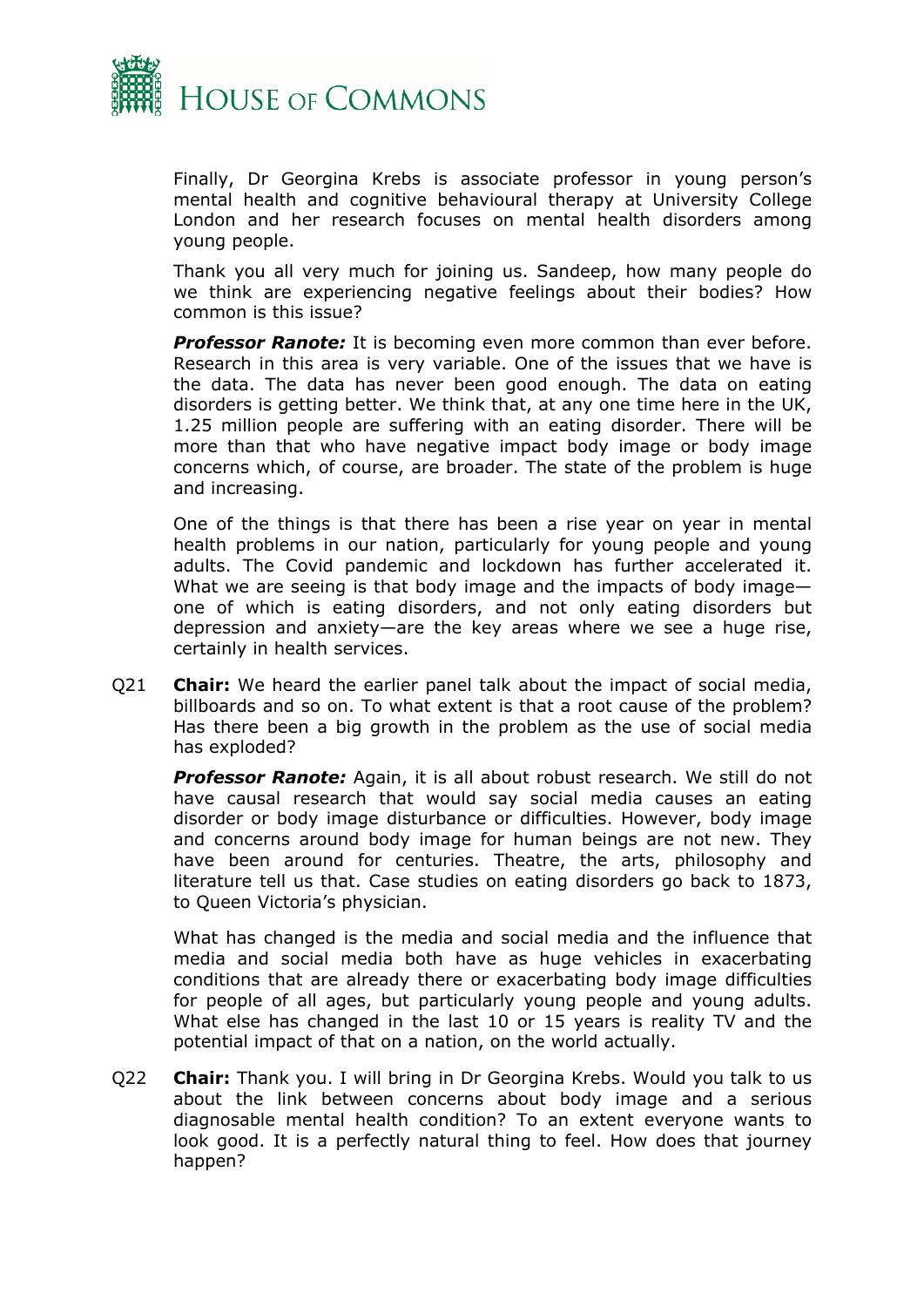

**Dr Krebs:** It is well established that poor body image is associated with a wide range of mental health difficulties. Most obviously, body image problems can escalate over time and lead to body image disorders. These are conditions where body image problems have escalated to such a level that they are causing significant distress and impairment. There have been longitudinal studies showing that body image problems in early adolescence are the strongest predictor of the development of eating disorders, for example. To put that in numbers, individuals who have high levels of body dissatisfaction are four times more likely to develop an eating disorder.

Beyond those body image disorders, we know that poor body image is linked with a variety of other mental health difficulties such as anxiety, depression and suicidality. Looking at the research, individuals with high levels of body dissatisfaction are twice as likely to attempt suicide. From a research perspective it is important to say that, as we have already heard, there is a lack of good-quality research or a limited amount of good-quality research. What we really need are longitudinal studies following up large groups of people over time, ideally population based, to establish the short-term and the long-term impacts of body image. At the moment those studies are very few and far between. That is an area where we need more research.

Q23 **Chair:** Let me bring in Dr Stuart Flint. An issue was touched on at the very end of the first panel by Nyome. You may have heard the first panel. How do you get the balance right from a doctor's point of view? For many people it may be the right advice to lose some weight and improve their BMI. Indeed, we have lots of debates in Parliament about the obesity crisis and being the second fattest nation in Europe and all those kinds of things. You have those issues on the one hand, and then the very profound psychological distress caused to the people on our first panel by the prevalence of weight loss advertising and other pressures from social media. How do you get the balance right?

**Dr Flint:** The first thing, which I think is critically important, is how prevalent and pervasive weight stigma is. It is evident in policies. What you are talking to there is the framing that we currently have around obesity in society, in policy, in the media and elsewhere that talks of obesity as a crisis. There is a lot of combative language that is used which we would not see if we were talking about other health outcomes. That is because the stigma has become so ingrained in our society. It has become accepted that we think about people differently and, in some instances, treat them differently purely based on their body shape and size.

To give you an example, I have done quite a lot of different types of comparisons where I have looked at the framing of obesity in policies and the media as well as the framing of health conditions such as cancer. That is not to say that the two are the same—of course not—but what I am saying is that dignity and respect should be offered to everybody,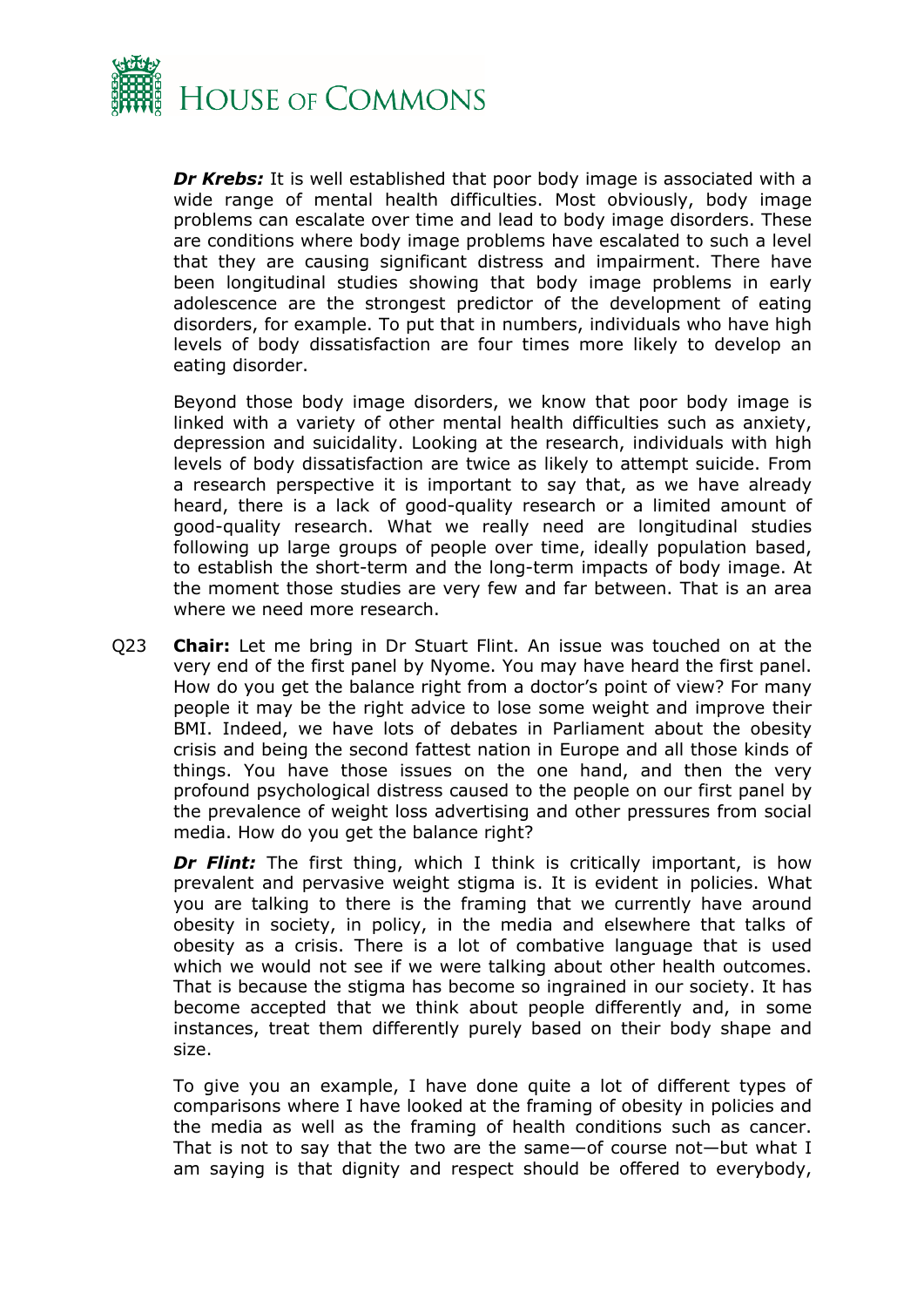

whether it is somebody coming to healthcare or other things. It should be the same. Everybody should expect the same amount of dignity and respect.

In the framing of obesity in policy, for instance, we often see obesity as a burden: "We spend too much money on obesity. It's a problem. We are the worst in Europe. We are the worst in the world in terms of prevalence." That is the type of language that we ultimately see in the framing, and we actually see it in the long-term plan of course.

The framing of, for instance, cancer is very positive, as it should be. We say that we should spend more money and should have more support. We talk about people as survivors and as part of a family. There are lots of different support groups that people can potentially go to. What we are ultimately transcending to healthcare professionals, readers and others are feelings of hope and optimism. That is what we ultimately have, and of course that is what we should deliver. It is really important in translating into behaviour change because we know that hope and optimism are more likely to lead to behaviour change, if we are thinking on an individual level. What we actually see in the framing of obesity is pessimism, anxiety and fear. It leads to frustration. It does not lead to behaviour change.

Q24 **Chair:** I understand the theory behind what you have said, but let me ask you about a practical example. Should we put calories next to items on menus in restaurants? Some people complain that that increases their worry about body image. Other people say it is a very important way of helping people to regulate the number of calories they consume.

**Dr Flint:** Your point is critically important. I think what we have lost is celebration of individual differences in this space. For some people it will have quite a detrimental impact, and for others there might be some information that would suggest that it could help in some instances. Across the board, I would say it is a bit of slap in the face to previous work that has been done and has been delivered from a Government level, where we are saying, "Let's focus on foods that are high in fat, salt and sugar." That is much more important than saying. "Let's focus on calories and calories alone." We need to be more aware of the different nutrient profiles of food. Let's focus on reducing salt, sugar and high fat, which aligns, of course, with the previous soft drinks industry levy, which again has some issues related to it about how it may lead to increasing the stigma that we see in society.

Why would we suddenly only focus on calories? My concern is that if we are seeing this as an intervention relating to obesity, for instance, where is the empirical evidence that it will lead to changes in food consumption and would even lead potentially to a reduction in weight for people in a higher weight status? We do not have that. This is really a population health intervention and one that requires much more evidence to see whether it would be effective in this space.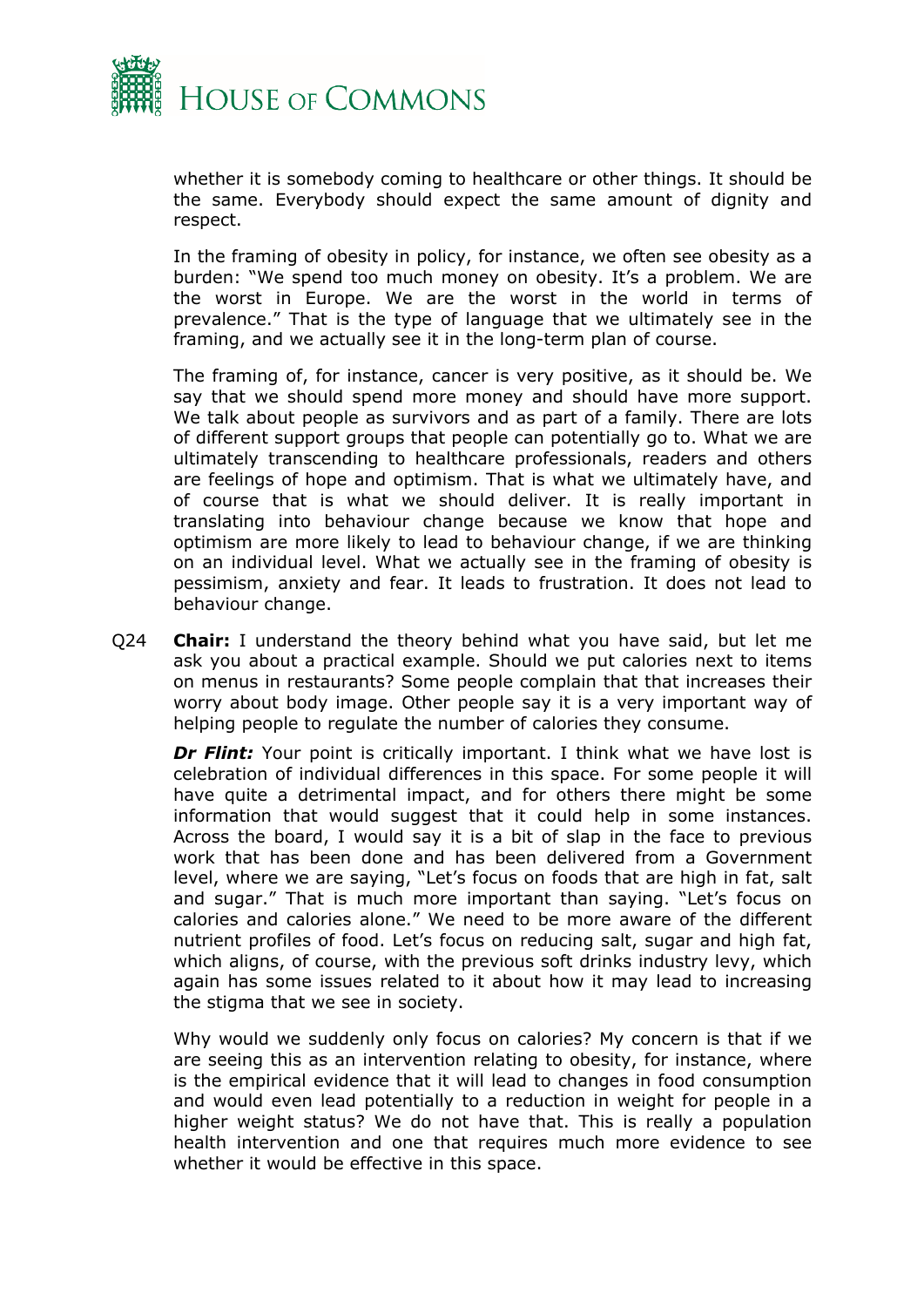

Q25 **Chair:** The perfect person to answer that question is a professor of global ethics. How do you deal with the issue that something might be good for one set of consumers but could be very negative for another set?

*Professor Widdows:* The crucial thing is to take a step back. We have talked about what has changed. One thing that has been mentioned is social media. The other thing that has changed is how we relate to our bodies. We have talked about bodies as if they are not us. The key change is that bodies have become selves, and that is why you are seeing this crisis of identity happening. Understanding that gives you a much clearer understanding of why some of the interventions feel so problematic and why weight stigma has become something that is so debilitating. That body-shaming aspect is something to address.

In terms of calories on menus, we all say that there is not enough data. The fact that you are having this inquiry is something I do not think could have happened five years ago. There is not enough data because it is being treated as individual, as trivial and as unimportant. Clearly, that is not the case. We are recognising that. Calories on menus might be one of those things where we try it and see. We have done a lot of interventions in this space that we thought would work, and then did not. Luke will know that I have talked a lot about this.

We used to think that, if we put it on magazines when images had been altered, it would help people not to take in unrealistic ideals for themselves. But what happens is that when you put a label that says, "This model's legs have been lengthened," in fact you pay more attention to the model's legs, and you feel worse about yourself. That is something about the visual culture. It is partly that we are in a visual culture that we do not know how to negotiate. We have never before been in quite such a visual culture. I actually have a colleague who tells me that we were—in Byzantium—but that is a different debate.

Thinking about the visual culture is important, and recognising that it is bodies—ourselves—that we are valuing; it is not just about the diet industry exploiting. If it was the mind that we valued, we would all be buying pills and carrying around drips to give us intellectual enhancement. It is bodies we are valuing, so we have to see it in that bigger picture. Quick interventions designed as if we were three generations ago, when there was nothing about ourselves involved in feeling bigger or not looking right, will not really work because they are not addressing the fact that how we relate to our bodies has changed.

**Chair:** Thank you. We have to wrap up just before 11.30 because we have Foreign Office questions today. Let me bring in Laura Trott first and we can take some of the very interesting things you have been saying a bit further.

Q26 **Laura Trott:** Thank you very much. First, I want to pick up the point around social media and what more we can do. We talked about it briefly in the previous session. We have a huge Online Safety Bill coming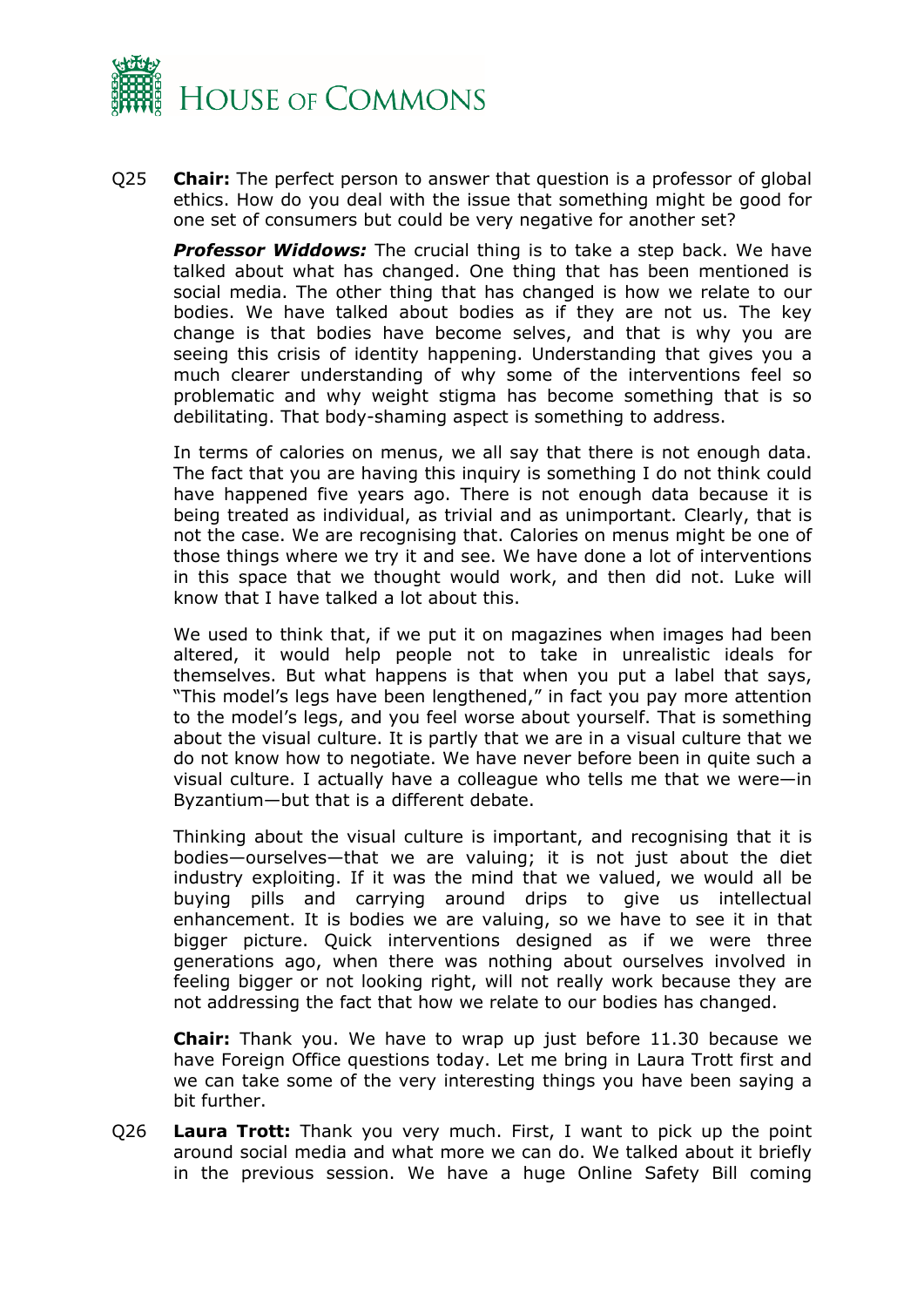

through the House of Commons very soon. I think one of the things we can do in that is address some of the topics that we are talking about here.

There is dispute over the best way to do that and how we can effectively regulate this in a way that helps people who are suffering from body image problems and stops the exacerbation that you were talking about. Can you let us know what you think should be in there, Professor Ranote?

*Professor Ranote:* That is a really good question. It is very complex. I agree with everything that Heather said. Whatever you take forward, one of the important things is to evaluate it. There needs to be robust evaluation behind it, because we need to know what is working and what is not.

We are living in a new world. It is a digital world in the workplace and the playground. The playgrounds of the past were our park playgrounds. To give you an example of what I believe, at one point in time, we had slides and roundabouts in concrete playgrounds. There were head injuries and accidents. We had road traffic accidents at school pick-up times. We did not close our playgrounds of the past. We put in safeguards. We made them safer.

The digital world is much more complex both in its intricacies and its hugeness. We live in different countries, different cultural backgrounds and different genders. There are lots of complexities and intricacies, but I do not believe a ban on social media and media is the right answer. It is about balance. It is about education. The biggest tool in our toolkit is education. Through the vehicle of education we are going to get the cultural and behavioural change, and empowerment from self, to look after one's own digital workplace and digital playground.

We had the green cross code, a massively successful public health intervention. I think it was in the mid to late 1970s. I have always talked about a screen cross code. Little bits and pieces have been tried, but not on a huge national scale. For many people you need very short, sharp messages, quick things that are simple and easy for parents, teachers, young people and young adults to do and adopt. Are we really taking social media sabbaticals, having a digital sunrise and a digital sunset? Are we really doing those things to achieve balance?

Don't forget that digital social media and media is not all bad. It is about how we utilise a medium that is the way the next generation are going to communicate and work positively. How do we use that in a positive way to educate and to increase awareness of keeping ourselves safe, but also for learning and sharing? I believe that everything is about balance and not about banning. It is about balance and quick, simple toolkits. We need a screen cross code of some description.

Q27 **Laura Trott:** I want to challenge that because there is a lot of education and information at the moment, yet we are faced with what has clearly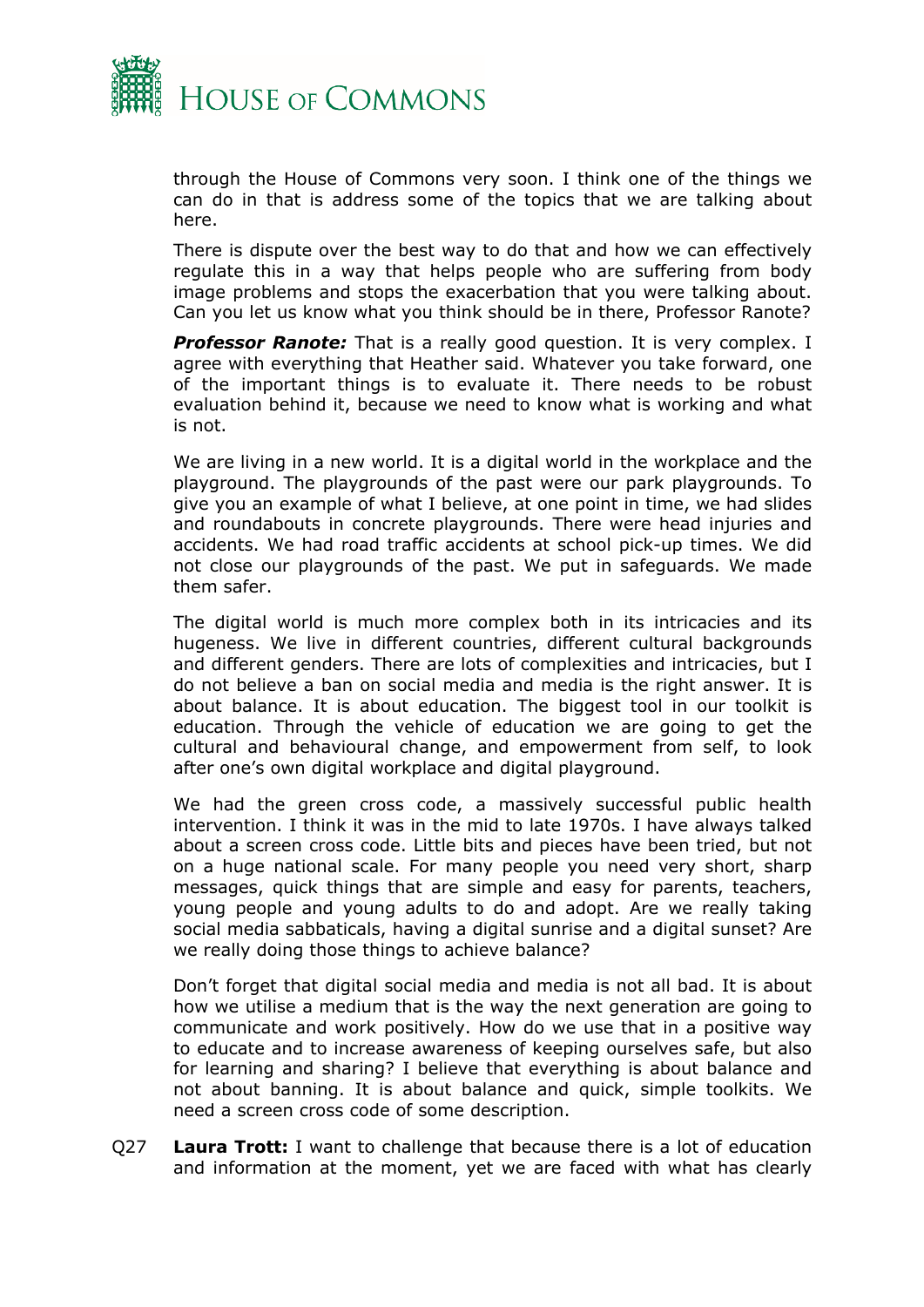

been an epidemic in the rise of eating disorders, particularly but not exclusively among girls.

On the education side, what more can we really do when there are very good tools and very good organisations, Childline and others, campaigning on this? Do we not need to intervene slightly more on the social media side to stop some of these images coming through because the education we are doing is not enough? I pose the question and you are the expert. I wondered what your views on that are.

**Professor Ranote:** I am not an expert on social media per se. Are we asking young people? Are we asking the people who are affected? For instance, first and foremost and really key, you have asked today what works and what does not. What works for one person does not for another. I think that is what makes a lot of the education and the awareness that is happening already very complicated and complex for schools, teachers, parents and families. It is not one size fits all. Education and awareness has to continue.

Social media changes so quickly. As soon as you have a toolkit out, your platforms are changing. The way in which we use social media changes. I think it has to be continuous. It has to keep going. It has to be refreshed. We need to ask people who are impacted and affected by body image issues whether that is their physical health or their mental health, and from different cultures and different genders. We are seeing more males in our services. The cohort of people I work with will be those that actually present with mental health illness, whether depression, anxiety or eating disorders. It is important to ask them about their use of social media, what works for them and what does not work for them and what makes things worse. Then we can develop and co-develop the toolkit that will work.

Yes, regulation is important. That is the safeguard element. Again, it is about introducing balance. Are we, as a medical profession, using social media in a positive way or as much as we can? I do not believe we do or we are. I think we have viewed it as a risky space. We have not used it as much as we could to educate about health, mental ill-health and physical ill-health, and about body image and diversity.

It goes back to what Heather said about holistic health and wellbeing. It is back to obesity. It is not just about what we look like. It is how to look after oneself.

Q28 **Laura Trott:** Thank you. I know that the Chair will want to move on, but I am interested in your perspective, Professor Widdows, on the same question around what we should be doing to regulate social media to minimise the harms that we are talking about today.

*Professor Widdows:* I agree with a lot of what has been said. A lot of the education that we have at the moment is around individual resilience, and that puts far too much pressure on individuals. It is a completely rational response to feel under pressure with this kind of stuff happening.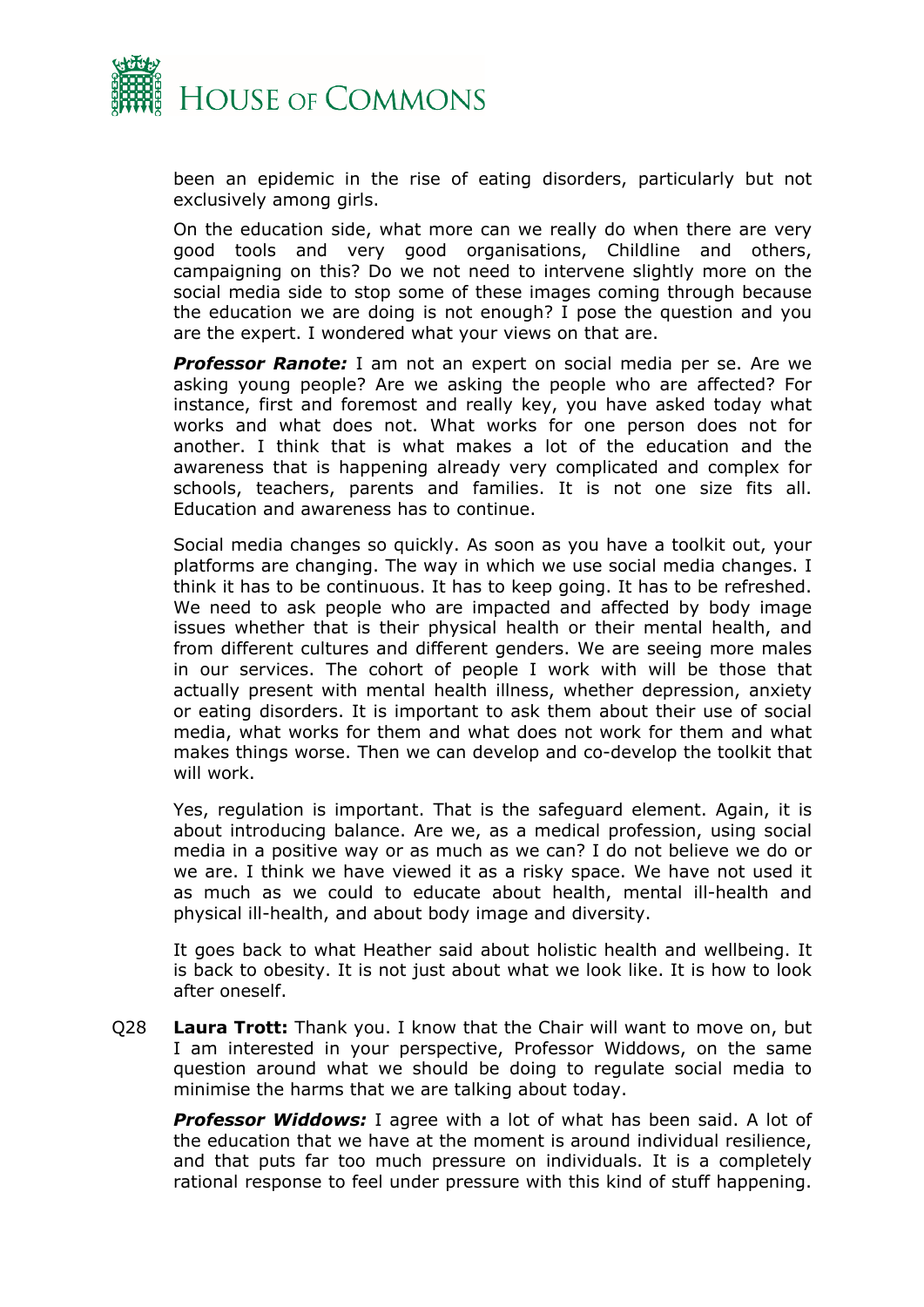

Absolutely crucial is not just focusing on, "It's you as an individual and it's up to you to learn how to be resilient against this overwhelming stuff." It is about public health. We culturally need to do something about that. It can actually make it worse because people are ashamed and quiet because they feel like they are supposed to be positive.

Some of the social media campaigns work for some people. That is great, but they can have unintended consequences. If you are supposed to love yourself, supposed to feel good and supposed to post your diverse body, if you already feel bad about your body you can then feel worse. It can do the opposite. There is something important about how we collectively teach people how to react to social media. Some of the things we are teaching sound great, and for those they work for it feels liberating, but actually they can silence another group.

It is crucial to think beyond some of those individual ways forward. That comes to your point about it being an epidemic. One of the troubles with Instagram and social media is that it is wholly visual. When you look at a lot of the body positive campaigns, they are not actually presenting radically diverse bodies. There are four features of the global beauty ideal: thinness, firmness, smoothness and youth. Usually, social media campaigns around body positivity only challenge one of those. You get very big, curvy beautiful women that conform to the firmness and the youth. On body hair, you get very thin, beautiful young women with cute bits of body hair. There is a pretence of diversity on social media. There isn't any real diversity. Going forward, there are possibilities as to what real diversity would look like.

There are other things that we have not talked about. I am particularly committed to thinking about lookism. If you think about what happened with sexism, before you named sexism, you might have felt slightly uncomfortable to be wolf-whistled at, cat-called or to have your bum pinched, but until you could name it, people said, "Why are you being like that? It's a compliment." The negative comments around bodies that we think are normal are just bullying culture. Appearance bullying is the most prevalent form of bullying in schools but the one that we do the least to address because it is not a protected characteristic. We have not named it. If we could do some turn of the dial about how we talk about other people's bodies and stop some of that negativity, we would be taking a step in the right direction. It would change the culture and reduce the pressure.

**Laura Trott:** That is fascinating. Thank you so much.

Q29 **Dr Evans:** I want to pick up Professor Widdows's point about overwhelmingness with Dr Krebs. One of the biggest things around young people seems to be control. Could you speak about how control fits into the psychology of young people with regards to their body image?

**Dr Krebs:** Certainly in my clinical practice, that is something people talk about a lot. It is one of the key features that people talk about in eating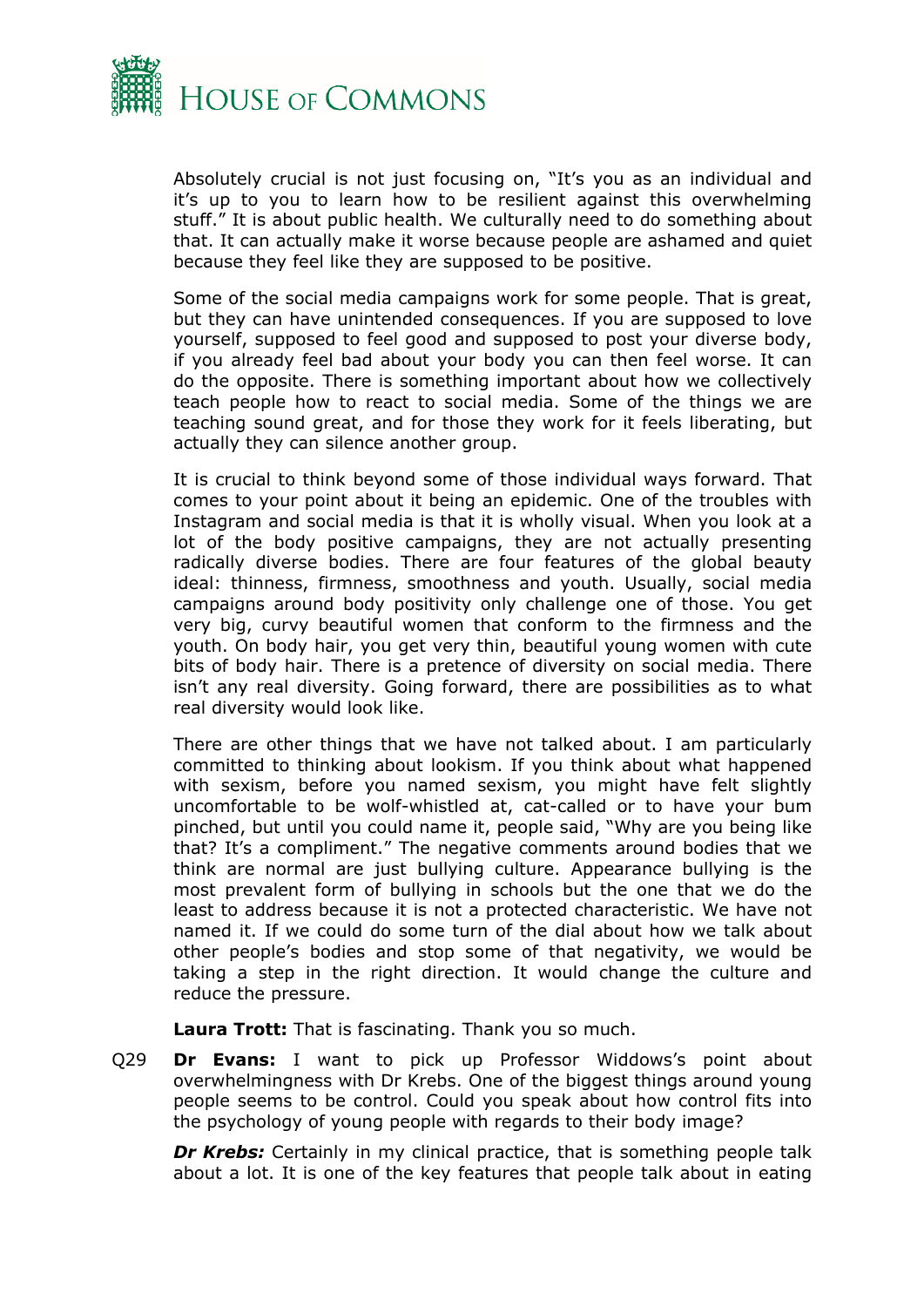

disorders, and it links very much with what was discussed earlier around the misconception with body image disorders, and the idea that they are issues of vanity when in fact very often the behaviours are around managing anxiety or a perceived lack of control and so on.

Research in this area is fairly limited, but we know that generally young people are vulnerable to developing these disorders around transition periods—for example, moving schools, moving from one geographical area to another or moving friendship groups. One could speculate that it feeds into a feeling of lack of control and general anxiety and stress, which can then exacerbate body image issues.

Q30 **Dr Evans:** If I can break that down, from my understanding of the control aspect—be it a divorce or whatever—you lose wider control but one thing you can really control is how much you exercise, what your calorie count is, what images you are putting out and who you interact with. Those are the things. You almost lose control in one way but then internalise this control, and you become good at it. One of the biggest problems, from what I see, is that people aspire to improve their body image, which is a good point, but it becomes overwhelming to suddenly swap into this complete control because you can calorie count or image label whatever it is. Is that recognised? Have I surmised it quite well to put it together?

**Dr Krebs:** Yes, absolutely. I think that is a really helpful summary. It becomes a vicious cycle. It is a reinforced cycle. It can go either way. Sometime people are very avoidant of posting on social media and so on because of their body image issues. Sometimes they make posts seeking a kind of confirmation or some kind of validation. They typically experience very positive feedback from having used filters, having achieved weight loss or having applied extra make-up, for example. It can become a vicious cycle.

On the increase in eating disorders that we have seen during the pandemic, again it is speculation rather than an evidence base, but one of the elements that people have felt might be relevant is that the increased autonomy in time at home and ability to control one's own diet, exercise and so on, because young people were not in school, meant that they were able to dedicate more time, and did that very effectively. We saw an escalation in symptoms and incidents.

Q31 **Dr Evans:** Do we know, for instance, why some young sportspeople swap over, and the control becomes a positive thing? They are able to achieve by training harder and eating better, whereas other people fall down the rabbit hole of eating disorders, using steroids or those kinds of things. Is there any evidence to suggest why there is that split for young people, and why we are getting it wrong? It seems that we are getting more people moving into the negative aspects, but we are not quite sure, with the control given away. Everyone wants to improve but it seems to diverge. Do we know why?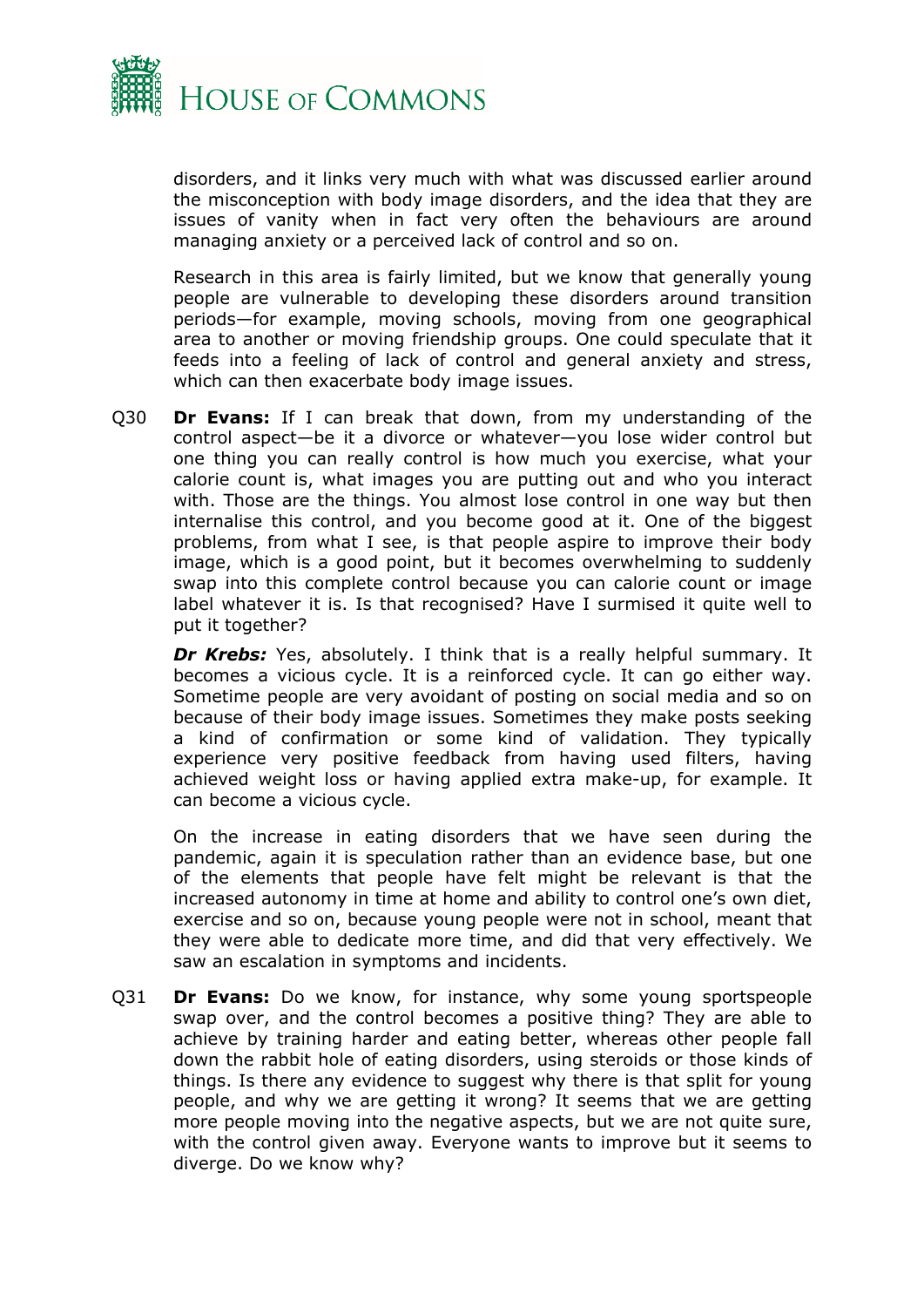

*Dr Krebs:* I do not think we know why from the research, but we know that there are certain personality traits that might be associated with developing body image disorders, including body dysmorphic disorder and eating disorders. For example, there is perfectionism. I emphasise again that this does not mean that young people are striving for perfection in their appearance, but rather that the self-critical element of perfectionism can predispose them to developing body image disorders.

Obviously, perfectionism can be channelled in a very positive way as well. When it tips into body image problems and body image disorders, it is likely to be because the vulnerability factor has interacted and intersected with a range of other risk factors, which might be environmental and the cultural issues we have talked about, but also genetic viability, as well as experiences like bullying and trauma.

Q32 **Dr Evans:** I have one final question. We have talked a lot about eating disorders. We heard in the first panel about the diet industry. The diet industry has moved on quite a long way, particularly on the male aspect, but the female as well, in terms of weightlifting, protein and creating these kinds of things.

Are any of you able to speak to the pattern of what is happening? UKAD, for example, says that it has real concern about people using performance-enhancing drugs to improve their aesthetic ability—steroids and those kind of things—and then getting caught up in sport. What are we seeing at the other end? It is a bit like in the obesity pandemic. We are seeing fitter people getting fitter and obese people getting more obese. There seems to be something happening in the body image world as well. Dr Krebs, are you in the best place to talk about that? Don't worry if it is outside your expertise; anyone on the panel can feel free to take it up. James hinted at it, particularly for male personas—the sixpack, the big shoulders and the slim waist. Do you have any comments on that?

**Dr Krebs:** I can mention briefly that my area of interest is body dysmorphic disorder, and one subtype of body dysmorphic disorder is muscle dysmorphia, which is an excessive preoccupation with muscularity and lacking muscularity. It is more common in men and it is typically associated with excessive exercise, weightlifting, dietary supplements and use of anabolic steroids. We do not know whether that disorder is on the rise, as it were, but it is certainly a prevalent issue. In my clinical practice, I see increasing numbers of young people.

Q33 **Dr Evans:** Professor Widdows, do you have anything to add to that?

*Professor Widdows:* What we see, not just in the UK but globally, is a rise of more unrealistic body images. Thin with curves is one. Very few of us can get that without excessive diet and exercise or by cosmetic intervention. We increasingly see that in men, too.

There isn't a global ideal for men. The only thing that attracts globally for men is tallness, but there is a gradual movement towards more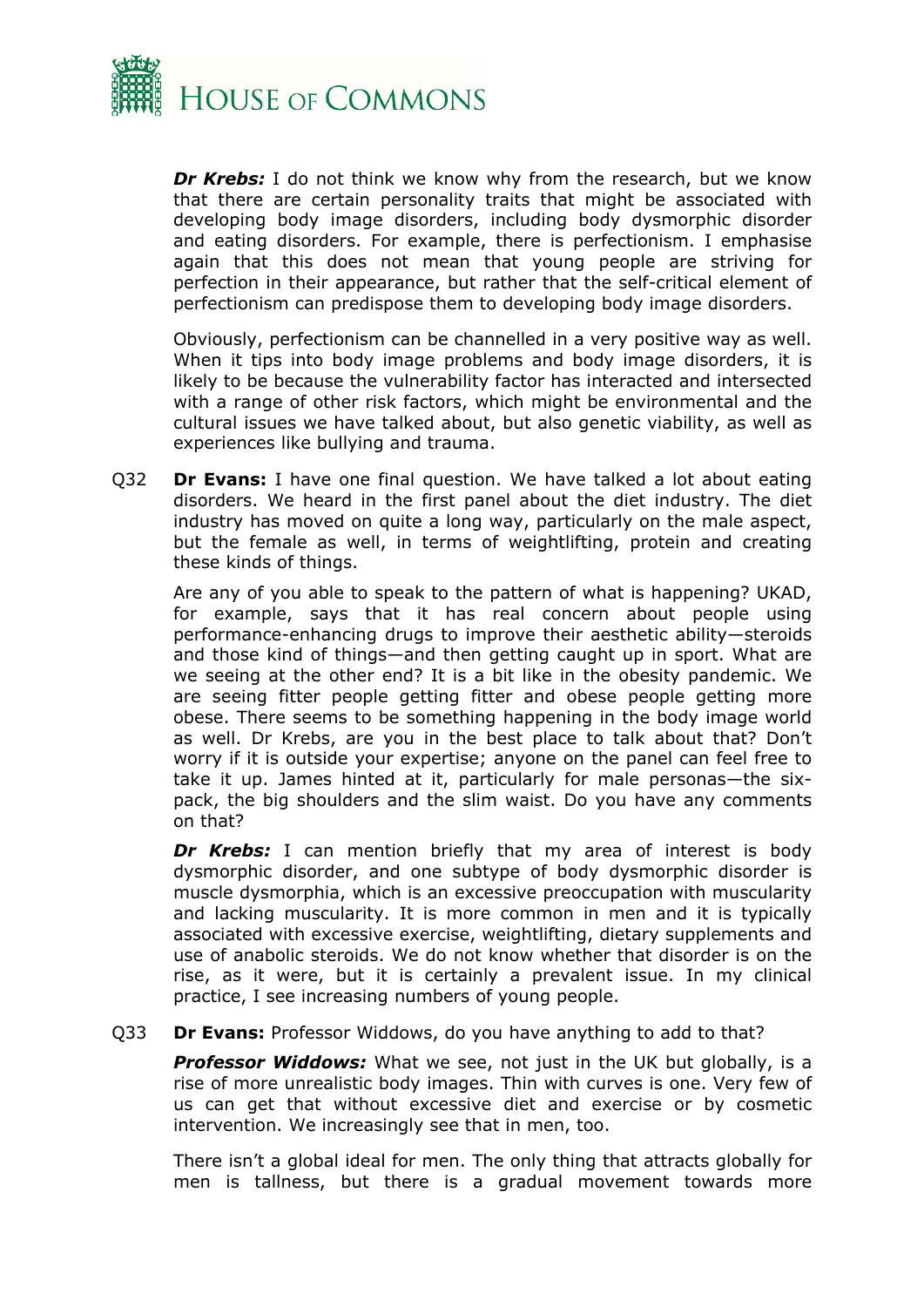

unrealistic ideals. I do not think the fact that we have more obesity at the same time does anything to suggest that the power of the ideal is not becoming ever more dominant. That is why some of the feelings of stigma and shame, and the disempowerment to do anything about one's body, become so inbuilt in a culture where unrealistic ideals become so dominant. That is true of men too, and we see a lot more of it in boys.

Q34 **Dr Evans:** We are setting ourselves up to fail, in essence. It is moving further away and then the population are struggling more and more to get there. Is that the summation?

*Professor Widdows:* It is a very inhuman ideal that we see emerging.

**Professor Ranote:** To add to that, the world is a much smaller world because of our connectivity through media and social media. It is a phenomenon that has taken over the whole world and not just our country. There is sharing and exchange of everything from diets to body ideals, and so on.

Another important factor is that there is a lot of cultural conflict. When research began, albeit small—we need much more research because we do not know all the answers—anorexia for instance, one of the eating disorders that carries the highest mortality, was thought to affect only Caucasian females from the west. We know that that is absolutely not true.

What has also happened is the phenomenon across the world of cultural conflict, where there is a global unrealistic ideal. There are certain cultures that are all about food, and having more food is linked to success and wealth. We now have a generation who think, "I don't want to look like that, and I don't want to be like that." That adds a further layer of complexity in what they are dealing with and the impact on their mental health. We see that phenomenon across the world, as well as here. Our female south Asian population in the UK is where we are seeing the highest rise or spike in eating disorders, for instance.

**Chair:** Thank you.

Q35 **Barbara Keeley:** I want to ask Dr Flint about weight discrimination in healthcare and whether it disproportionately impacts certain groups. In our earlier panel, Nyome talked about her experience and diet as a Jamaican and as the person she is. Then she told us about a very negative experience she had in seeking healthcare for an injury.

*Dr Flint:* Healthcare is a key environment. It is important to say that healthcare professionals are not immune to holding stigmatising attitudes, and in some instances that leads to discriminatory practices. It might be direct and very conscious, and in other instances it might be unconscious.

Literature dates back to the 1980s showing that healthcare professionals hold stigmatising attitudes. That can impact people's physical and mental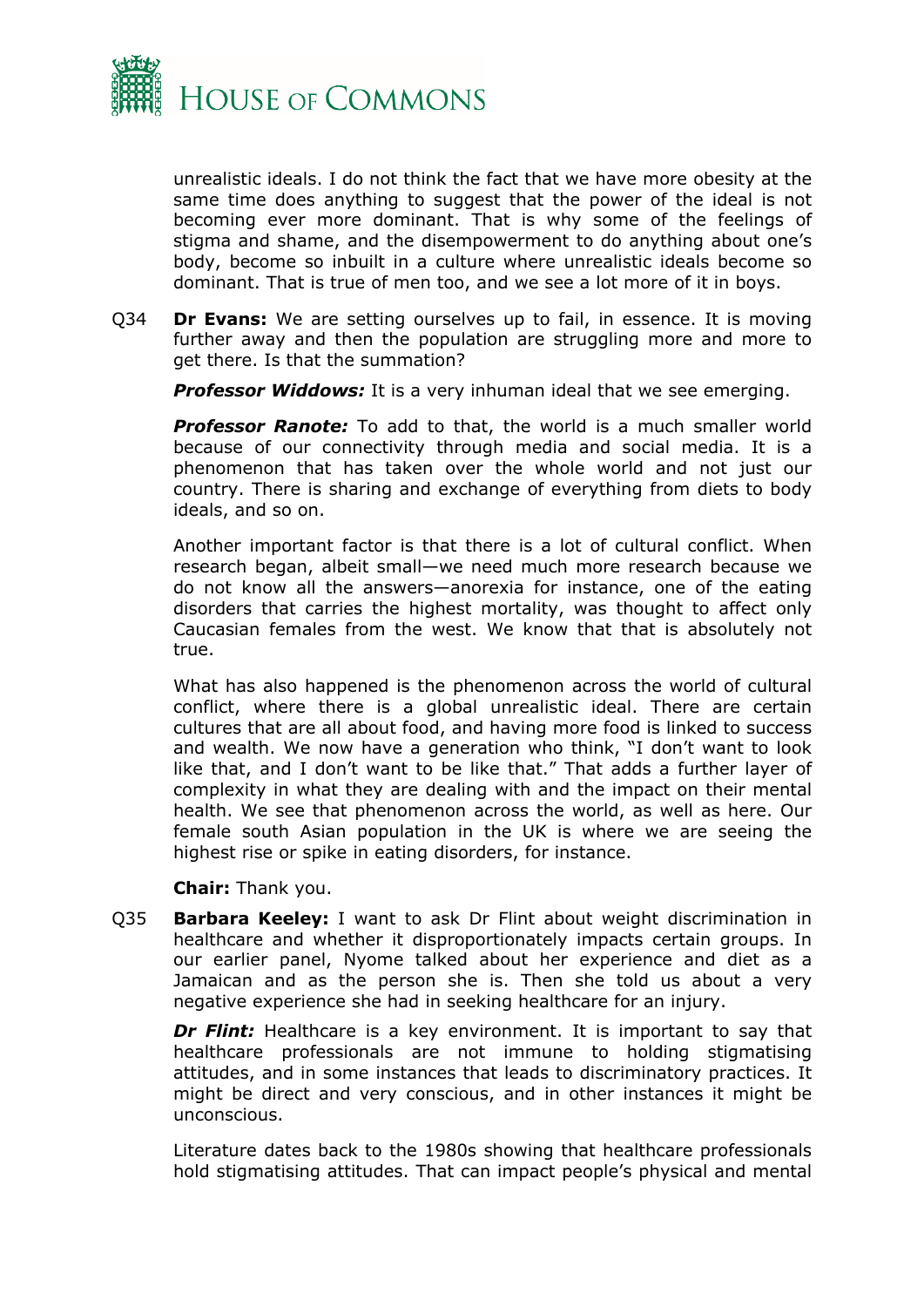

health. We know that these experiences are associated with, as some of the other panel members alluded to, mental health concerns, including depression, anxiety, body image concerns, reduced self-confidence and so on. There are physical health concerns associated with weight stigma experiences, including increased cardiometabolic risk factors.

When we are talking about behaviours, we know that when weight stigma is experienced in a healthcare setting it can lead to disengagement and avoidance of future healthcare attendance. It can also lead to other types of maladaptive behavioural responses which might exacerbate health conditions. It might include, for instance, avoidance of physical activity. It might lead to disordered eating behaviour and disordered eating patterns. Where weight stigma is seen in healthcare, it can have quite a detrimental impact and can exacerbate health inequalities.

Q36 **Barbara Keeley:** Is it known which groups are most likely to encounter that sort of appearance-based discrimination?

**Dr Flint:** Weight stigma is experienced by people right across the population. We often associate weight stigma typically with people in a higher weight status, but actually we are continuously exposed to weight stigma every single day.

The types of information are very different as we age. If we take the media, for instance, we see children from the age of three who report body image concerns as well as stigmatising attitudes. If you take the media portrayal, we actually see that media for that age group has stereotypes such as being slow, being gluttonous and being lazy. Children of that age report those stereotypes about people and TV characters with a larger weight status.

Moving into primary school age, children are exposed to stereotypes such as lacking friendship and being socially inept. In the teenage years we see lacking intelligence, being physically unattractive and sexually undesirable. These stereotypes are very evident and actually targeted at age groups. Of course, this is critically important in children's and young people's development. These types of stereotypes are impacting children's physical and mental health.

Q37 **Chair:** We have to wrap up fairly soon, but I want to ask, very briefly, Georgina, Sandeep and Heather the question that I asked Stuart at the beginning. I am trying to understand. We could equally have started an inquiry into the obesity crisis. I do not think we are going to do our job if we do not try to understand the tensions that might exist between wanting to do the right thing in terms of obesity and wanting to do the right thing in terms of body image.

How do you get the balance right in the messages on weight loss? I think we will probably find it relatively easy to come to consensus on regulating social media companies and what they can do better, but in Government policy how do you get the right balance between policies to encourage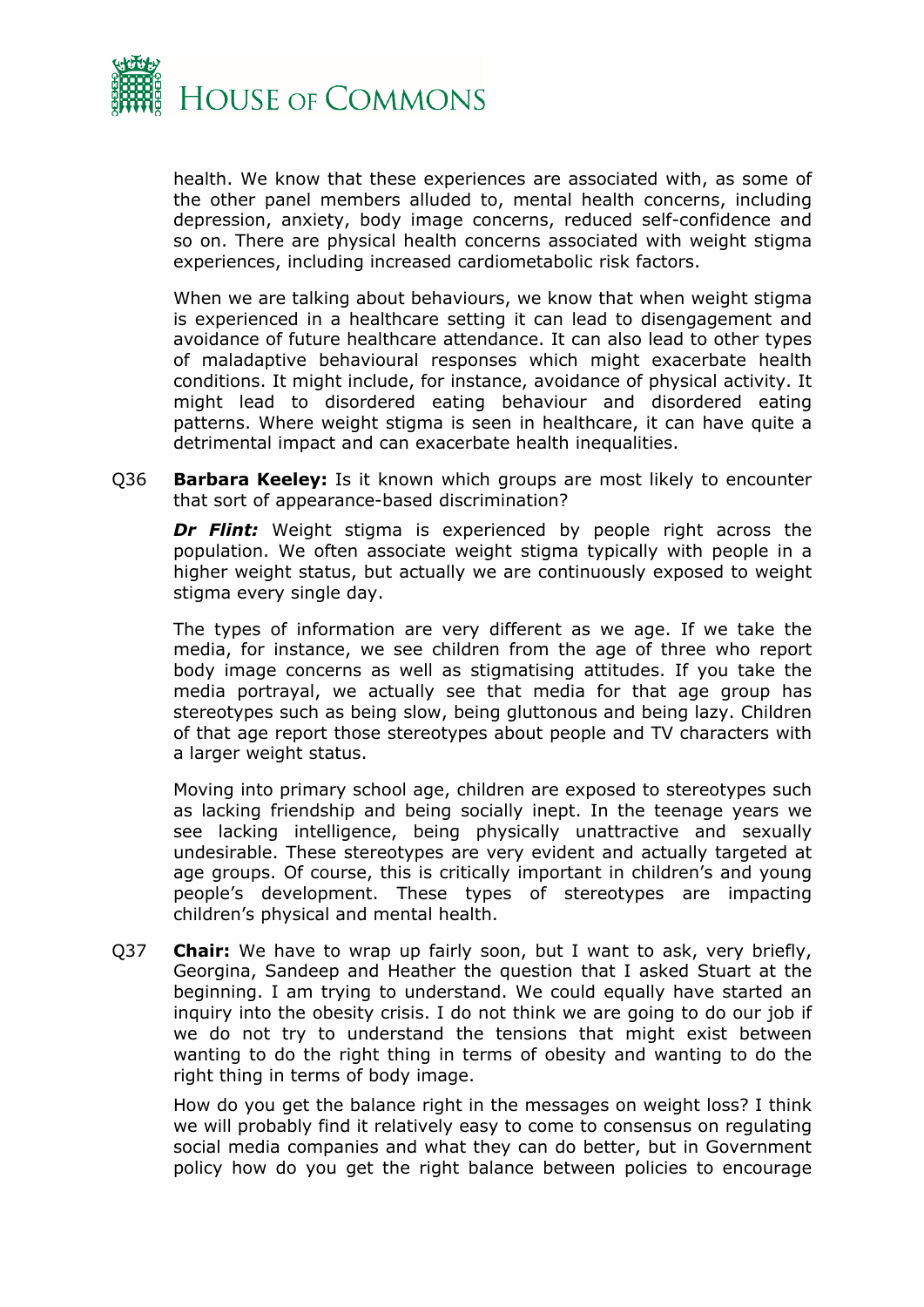

weight loss that might be right for 30% of the population but very damaging for 3% because they catalyse some of the issues that we heard in our first panel? I would be very interested in your perspective. I will start with you, Georgina.

**Dr Krebs:** The focus needs to be on positive messages about health and body appreciation to protect and safeguard against misinterpretation that this is about appearance and that it matters. We know that overemphasis or over-importance placed on appearance is a risk factor for developing body image problems. That is really important. Whatever approach is taken should be evidence based or, in the absence of evidence, should be evaluated, as we heard before. I think this is slightly unchartered territory.

#### Q38 **Chair:** Thank you. Sandeep?

**Professor Ranote:** It has probably been said before that you are going to have to take some risks and try, but evaluate. That is one element. It has to be one size does not fit all. That message has to be made clear. What works for one person is not going to work for another, so that you are not telling people all to do the same thing or not to do the same thing.

Again, I have to go back to holistic health and wellbeing. This is not about what your body looks like or how you appear. It is about looking after self, and that has to be biological, physical and psychological. This is why we give advice not just about what you eat and nutrition, but about a variety of other things. We are better at walking now. We are better at taking exercise and not smoking, and balancing your drinking. It is all of those things. It has to be part of a holistic looking after oneself, biologically, psychologically and socially.

#### Q39 **Chair:** Thank you. Heather?

*Professor Widdows:* Those who experience eating disorders are clearly very different from those who are obese, but those who have body image anxieties fall across all the camps. It is not that 30% will not have body image anxiety. It is very rare that people do not feel inadequate about their body. Indeed, those who are obese feel particularly inadequate about their body. Some of it is thinking about how you address the epidemic of body image anxiety, where concern about how one looks is so overwhelming in how one judges oneself and others, and, as we have just heard, it is from the age of three. That is getting worse. It is not thinking that there is a separate group that needs to lose weight and they do not have body image issues. They almost certainly do.

Anything that shames and silences will be disempowering and will not lead to what you want. While we are still focusing on individual change, it has to be empowering and not disempowering. There is some research that suggests that, as we have focused more on what it feels, we have lost that internal sense of the body that does. It is Luke's question about why sport is different. It is complex. In some cases sport is hiding all